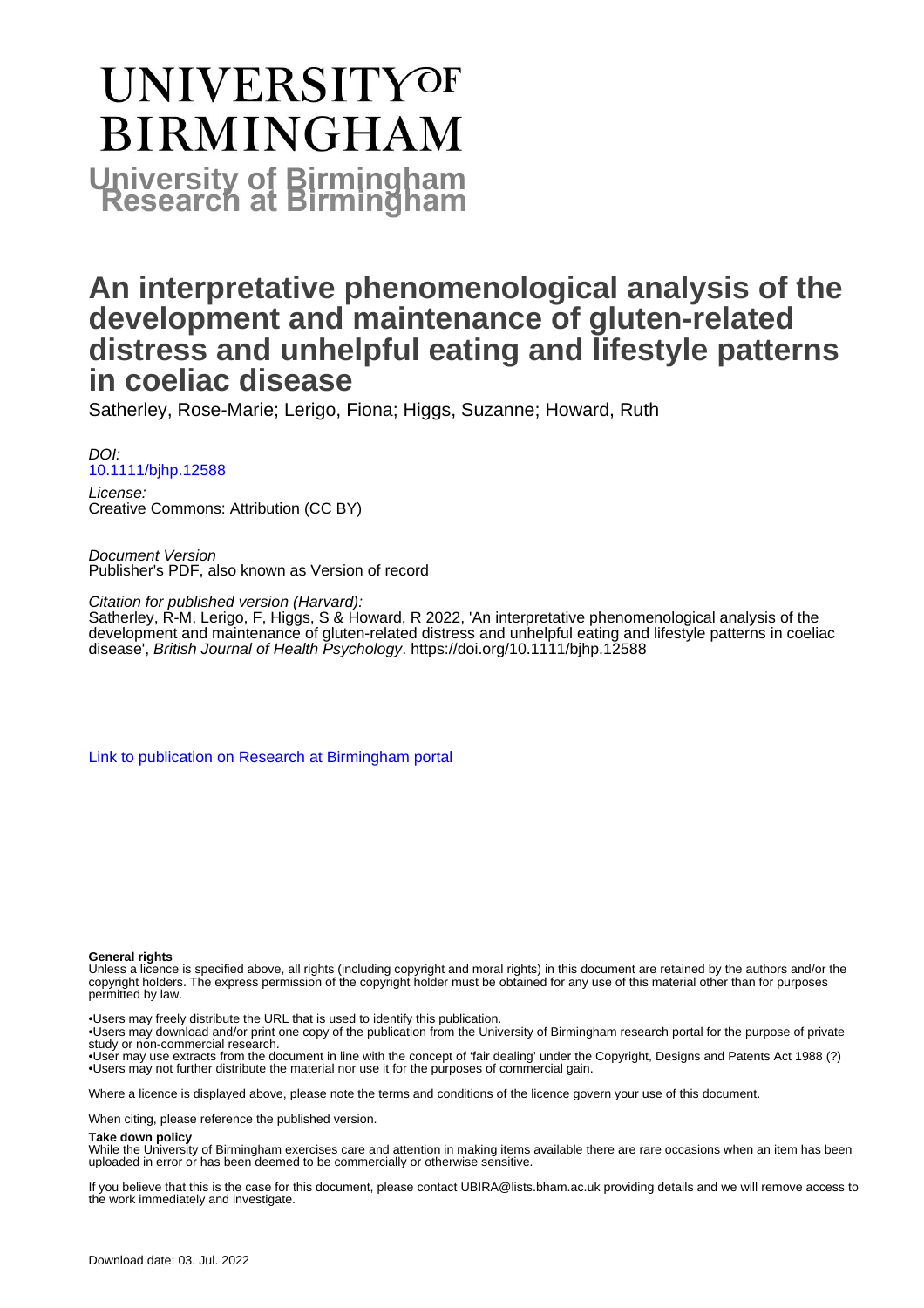

www.wileyonlinelibrary.com

# An interpretative phenomenological analysis of the development and maintenance of gluten-related distress and unhelpful eating and lifestyle patterns in coeliac disease

Rose-Marie Satherley<sup>1</sup>\* **D**, Fiona Lerigo<sup>2</sup>, Suzanne Higgs<sup>3</sup> and Ruth Howard $3$ 

<sup>1</sup>Department of Psychological Interventions, School of Psychology, University of Surrey, Guildford, UK

 $^2$ Division of Population Health, Health Services Research & Primary Care, University of Manchester, UK

 $^3$ School of Psychology, University of Birmingham, Edgbaston, UK

Objective. Estimates indicate that individuals with coeliac disease are more likely to experience disordered eating and impaired well-being than healthy controls, but less is known about the mechanisms by which these factors are related. The aim of this study was to understand experiences of coeliac disease and influence on subsequent unhelpful eating and lifestyle patterns.

Methods. An online focus group discussion, hosted through a synchronous chat log, with adults living with coeliac disease was conducted. Seven individuals discussed their condition, lifestyle, and dietary changes post-diagnosis. Discussions were analysed using an interpretative phenomenological approach, a technique that enables new practical or research insight into health conditions based upon participants' experiences of their condition.

Results. Three themes were identified: (i) Nobody knew what was happening to my body; (ii) I am so afraid of being 'glutened' that it is central to my thoughts and anxieties; and (iii) I am frightened but I can keep myself safe by being a 'good' coeliac. These appeared to contribute to participant distress or unhelpful eating or lifestyle behaviours. Participants appeared to develop severe anxiety around gluten, and implausible beliefs around diet and lifestyle management that appear to initiate and maintain unhelpful eating behaviours and maladaptive lifestyles changes, that contribute to distress.

Conclusions. Extending current knowledge, we propose a novel cognitive perspective on the development and maintenance of disordered eating in coeliac disease. Implications for how health providers can better support individuals with coeliac disease, and the role of dietary management, anxiety, and gastrointestinal symptoms in the development of disordered eating are discussed.

This is an open access article under the terms of the [Creative Commons Attribution](http://creativecommons.org/licenses/by/4.0/) License, which permits use, distribution and reproduction in any medium, provided the original work is properly cited.

<sup>\*</sup>Correspondence should be addressed to Dr Rose-Marie Satherley, Department of Psychological Interventions, University of Surrey, Guildford GU2 7XH, UK (email: [r.satherley@surrey.ac.uk\)](mailto:).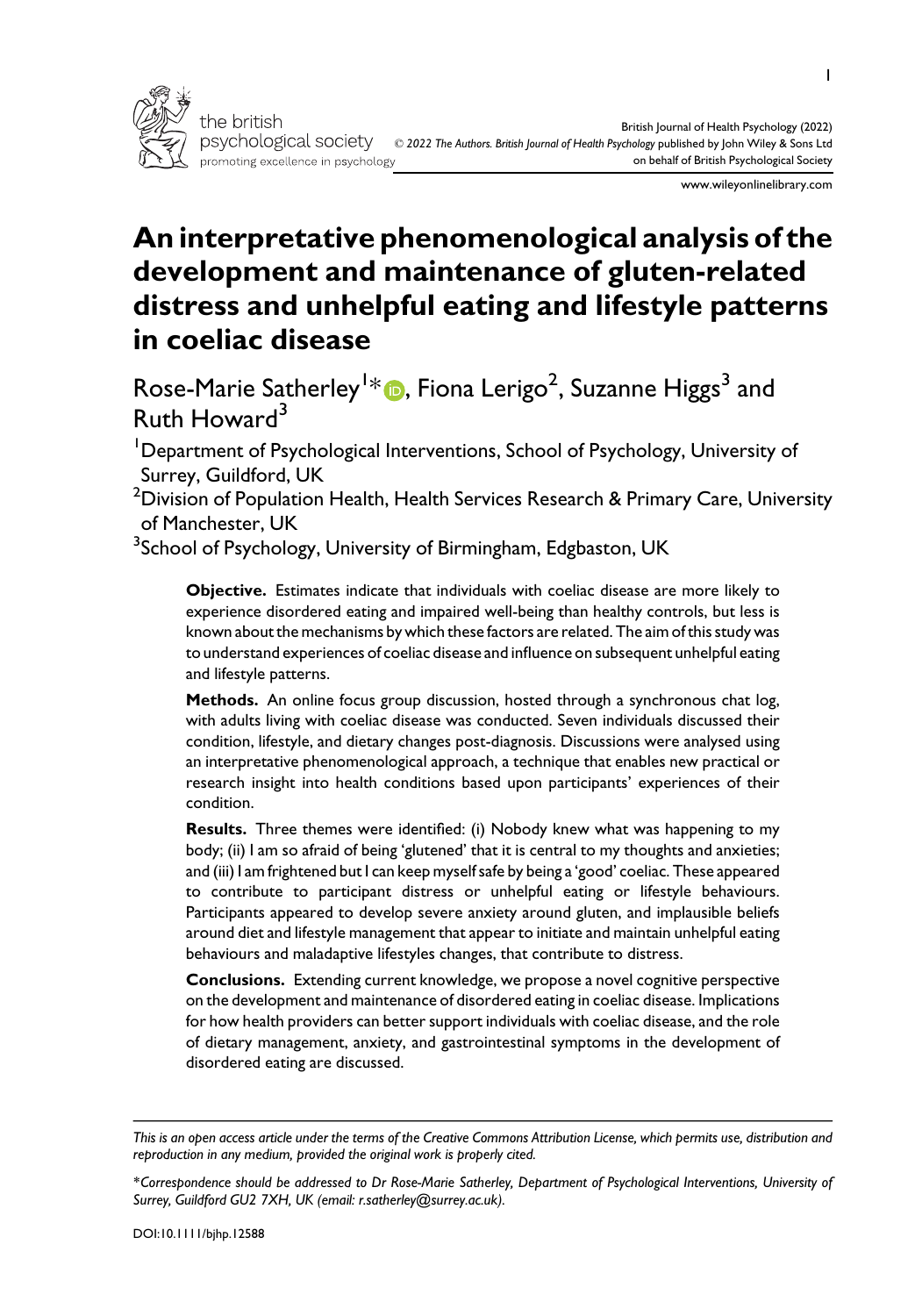# Statement of contribution

# What is Already Known on This Subject?

- Those with coeliac disease must maintain a strict gluten-free diet, requiring increased control around food.
- For some, this dietary management appears to result in unhelpful, or disordered eating.
- This relationship is established, but the mechanisms are not well understood.

# What Does This Study Add?

- Outlines two processes that elaborate established relationships between disordered eating and coeliac disease.
- Proposes a novel cognitive perspective on the development and maintenance of disordered eating in coeliac disease.
- Suggests intervention targets for addressing disordered eating in coeliac disease.

# **Background**

Coeliac disease is an autoimmune condition in which consumption of gluten, a protein present in wheat, barley, and rye, causes intestinal damage (Lebwohl, Sanders, & Green, 2018). Untreated, coeliac disease can lead to health complications including osteoporosis, lymphatic cancers, and cardiovascular disease (Green et al., 2003; Meyer, Stavropolous, Diamond, Shane, & Green, 2001). Current guidelines for management centre on a life-long gluten-free diet, which prevents consumption of gluten, reducing the symptoms and complications of coeliac disease (Lebwohl et al., 2013). Whilst ingestion of gluten is associated with symptoms and complications, simply touching gluten will not harm an individual with coeliac disease (Hall, Shaoul, & Day, 2020).

Gluten-free diet maintenance is demanding, requiring increased monitoring and control around food, and avoidance of unsafe foods (King, Kaplan, & Godley, 2019; Silvester, Weiten, Graff, Walker, & Duerksen, 2016). Gluten avoidance is challenging, even consumption of trace amounts of gluten can affect individuals with coeliac disease (Cohen, Day, & Shaoul, 2019). Cross-contamination is particularly common in social settings and can also occur when the same utensils are used to serve gluten-containing and gluten-free foods; however, using and washing plastic (over wooden) utensils thoroughly with soap and water is an effective way to prevent cross-contamination (McDonald & Kupfer, 2020). The gluten-free diet can lead to, or exacerbate underlying tendencies for, anxiety, depression, and impaired quality of life (Clappison, Hadjivassiliou, & Zis, 2020; Lebwohl et al., 2020; Liester & Liester, 2017).

Recently, psychosocial research has focussed on the development of disordered eating in coeliac disease. Whilst effective management of the gluten-free diet requires vigilance around food, and gluten-avoidance, some individuals may develop unhelpful eating behaviours, which impair psychological health and quality of life. In their formative model, Satherley, Howard, and Higgs (2015) suggest that whilst most appear to adapt well to a gluten-free diet, strict dietary adherence and concerns around cross-contamination may lead to limited food choices or eating behaviours, which may mimic or develop into disordered eating. Furthermore, Cadenhead et al. (2019) found that 53.3% of adolescents with coeliac disease described approaches to maintaining a gluten-free diet, that included known risk factors for disordered eating (e.g., expressed rigidity, avoidance, controlling behaviour, and food preoccupation).

Despite work highlighting the relationship between gluten-free dietary management and disordered eating, these relationships are not well understood. The aim of this study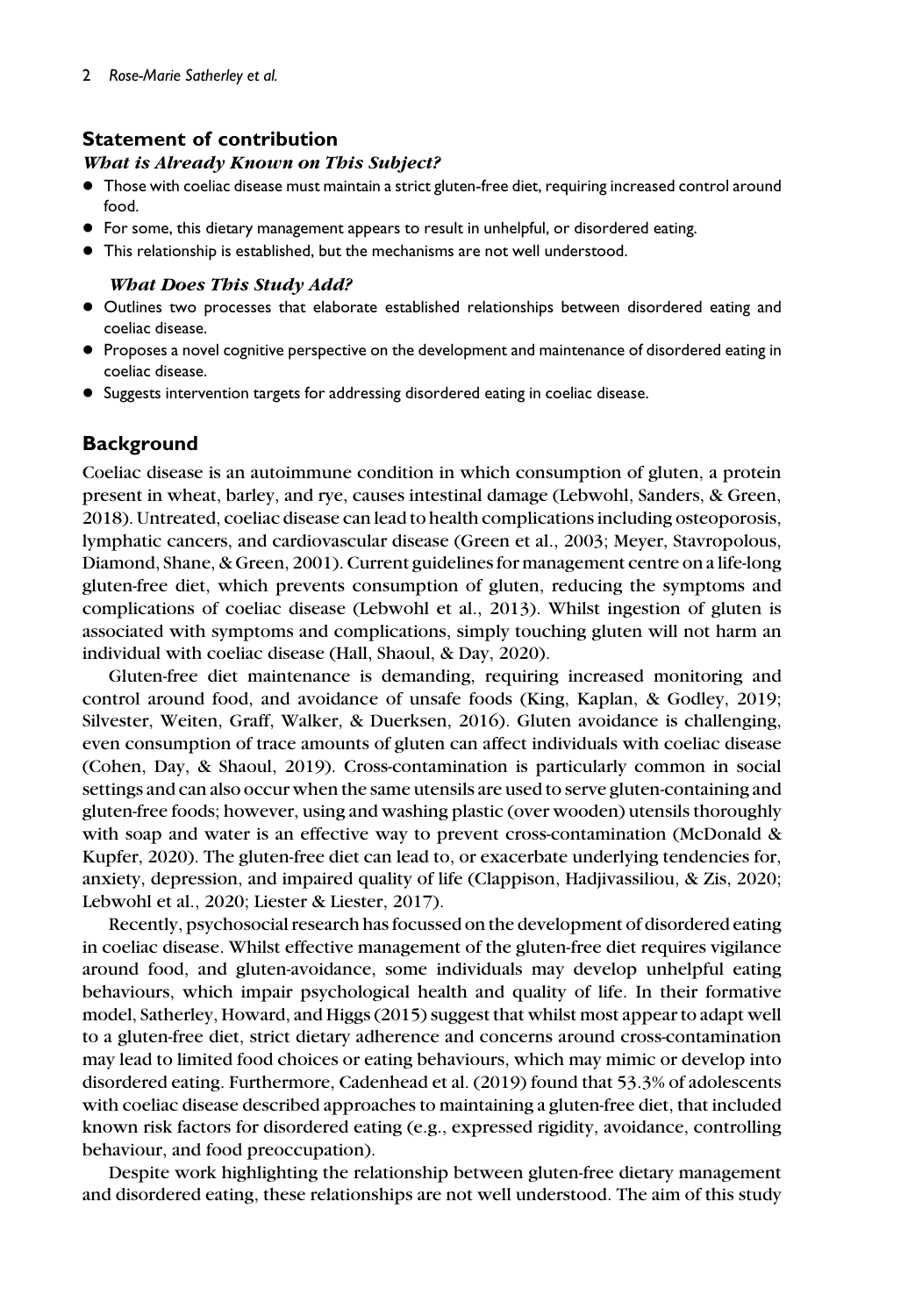was to understand the experiences of adult participants with coeliac disease and what they believe contributes to the onset and maintenance of unhelpful eating and lifestyle patterns related to their disease management.

#### Methods

This study uses Interpretative Phenomenological Analysis (IPA), a rigorous ideographic and phenomenological approach that seeks to generate contextualised knowledge from the individual's perspective, to generate novel insights into patient experience (Smith, Flower, & Larkin, 2009). The data presented here were derived from an online focus group of adults with coeliac disease, in which participants were invited to type responses to questions in a synchronous chat log. Although interviews are typically used to gather data for IPA, when handled appropriately focus group data is suitable (Palmer, Larkin, de Visser, & Fadden, 2010; Randazzo, Farmer, & Lamb, 2015; Tomkins & Eatough, 2010). Here, the focus group method was used to replicate the forum-style often used for information-seeking and support by individuals with coeliac disease and allow access to a greater depth of insight into individual and shared life-worlds. The resulting rapport and empathy within the group gave an experiential account suited to IPA as the group dynamic appeared to enable disclosures, and depth within the shared account that may not otherwise have emerged, whilst allowing individual accounts to be retained (Wilkinson & Smith, 2003).

#### **Participants**

Participants for this study, were recruited as a purposive sample from a larger mixed methods project, in which participants (18–69 years) were invited through coeliac disease support groups, to take part in a study on eating behaviours, well-being and lifestyle. This primary dataset included information on participants' willingness to try new foods, as assessed by the Food Neophobia Scale (FNS; (Pliner & Hobden, 1992)). The FNS is a 10-item scale that has been validated in the general population but used more recently in adults with coeliac disease (Zysk, Glabska, & Guzek, 2019); scores above 35 are considered high, with lower scores indicating greater willingness to try unfamiliar foods.

For this study, participants who self-reported a biopsy-confirmed diagnosis of coeliac disease for at least 2 years and scored high on the FNS (above 35) were invited to take part in a focus group exploring the impact of their gluten-free diet on food beliefs, eating behaviours, and well-being. Those with suspected refractory coeliac disease, and additional food allergies or intolerances were excluded.

#### Focus group content

The lead author facilitated the focus group, guiding but not directing conversation, through pre-established questions and probes identified through a review of the literature addressing disordered eating in gastrointestinal disease (Satherley et al., 2015). Participants were asked about their symptoms and lives prior to coeliac disease diagnosis, followed by experiences at, and post-diagnosis. Subsequent questions related to participants' experiences of coeliac disease in relation to their eating habits and wellbeing, thoughts and behaviours, and changes in this over time (the focus group topic guide can be found in Table S1).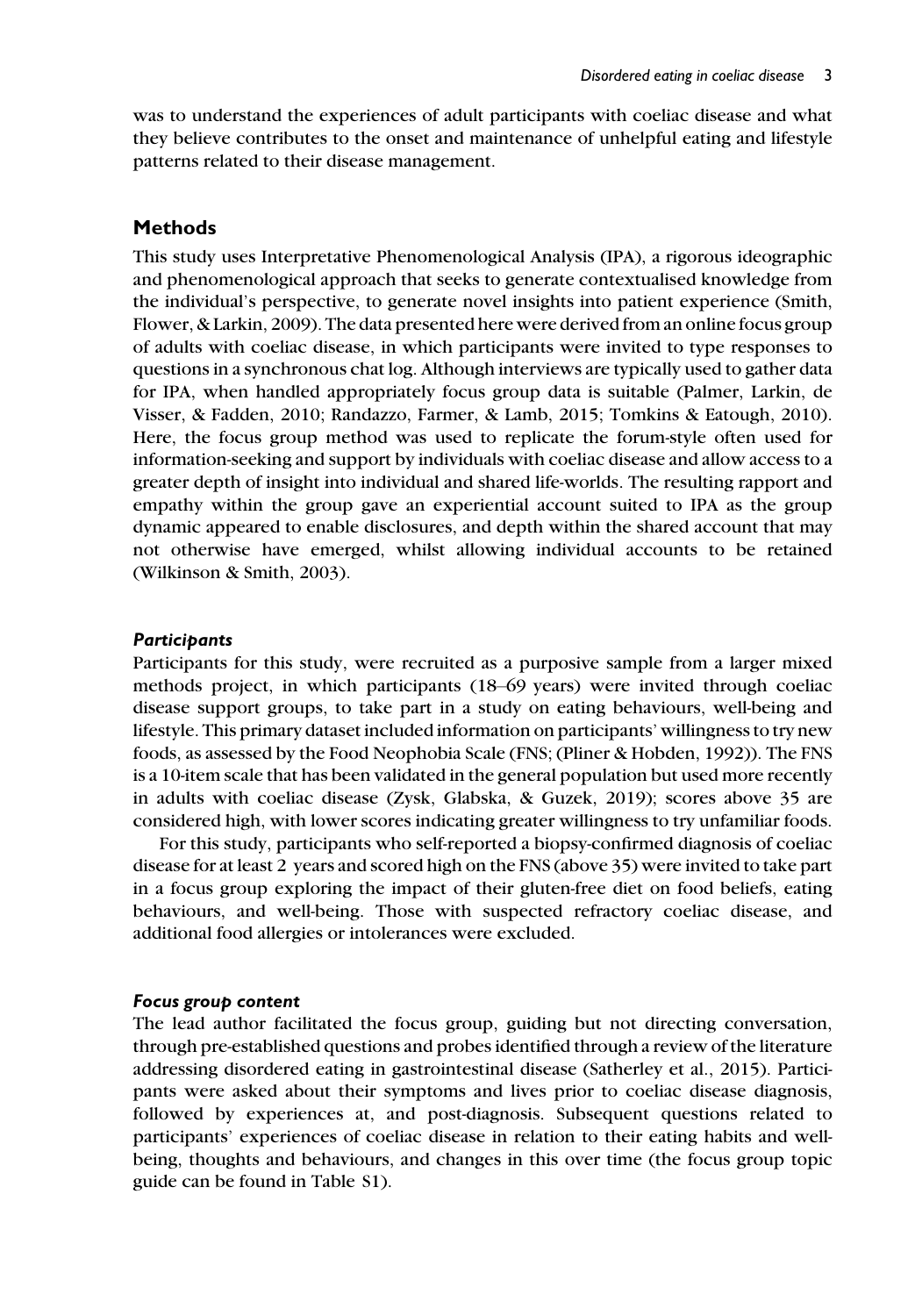## Data collection

Participants were provided with an information sheet outlining the study. The first author contacted participants via phone to arrange a time and date to attend the focus group. Verbal consent was obtained via phone. Electronic, written consent was obtained before participants could join the password-protected focus group, which was hosted through a secure online platform. The focus group was hosted as a synchronous, live discussion lasting 120 minutes. Participants were provided with a unique, non-identifying username. The facilitator led group discussions by introducing questions and prompts. Participants typed their answers in response, and these were displayed on-screen as a chat log, for others to read and respond to.

Ethical approval was obtained from the University of Birmingham research ethics committee. To enhance scientific rigour, this work had been conducted and presented in line with the JARS-QUAL reporting standards (Levitt et al., 2018).

## Analysis

The focus group chat log was captured verbatim, within the web-based software. Accounts were read and re-read to ensure familiarity with the data. Guided by Palmer et al.'s approach (Palmer et al., 2010), the chat log was hand-coded descriptively, line-byline, with analysis focussed on keywords, descriptive and linguistic features of participant contributions, as well as conversational dynamics that appeared relevant to the origin of participants' beliefs. Individual cases were coded before importing the data into NVivo (version 11) software, to facilitate organisation, systematic cross-case coding, and theoretical interpretation of superordinate themes to identify and highlight meaning and experiences.

The chat log was coded separately by two researchers. Individual accounts and emerging group dynamics were coded (Smith, 2004). To ensure that coding represented the breadth or participant's views adequately, coding was guided by the research questions but also by topics outside the research question. The coding was then checked for agreement and to identify heterogeneous and discrepant cases. Emergent codes were viewed by all authors for verification and to incorporate alternative understandings of the data. Researcher's views and assumptions were noted as an integral part of the analysis process. The extracts presented here were selected to be typical of those expressed, or to provide the most powerful or insightful expression of presented themes. To preserve participant anonymity, all presented usernames are pseudonyms.

# **Results**

#### **Participants**

Participants included seven adults (25–49 years) with self-reported coeliac disease; all reported strict adherence to a gluten-free diet for 3–13 years (Table 1). It was beyond the scope of this paper to present the types of disordered eating present in coeliac disease; these behaviours have previously been reported across a range of gastrointestinal diseases (e.g., see Cadenhead et al., 2019; Satherley, Higgs, & Howard, 2017, and Leffler, Dennis, Edwards George, & Kelly, 2007). Reported changes in eating behaviours focussed on food avoidance and appeared to mimic the Diagnostic and Statistical Manual for Mental Disorders (DSM) criteria for disordered eating, specifically Avoidant/Restrictive Food Intake Disorder (American Psychiatric Publishing & Inc, 2013). In some cases, food was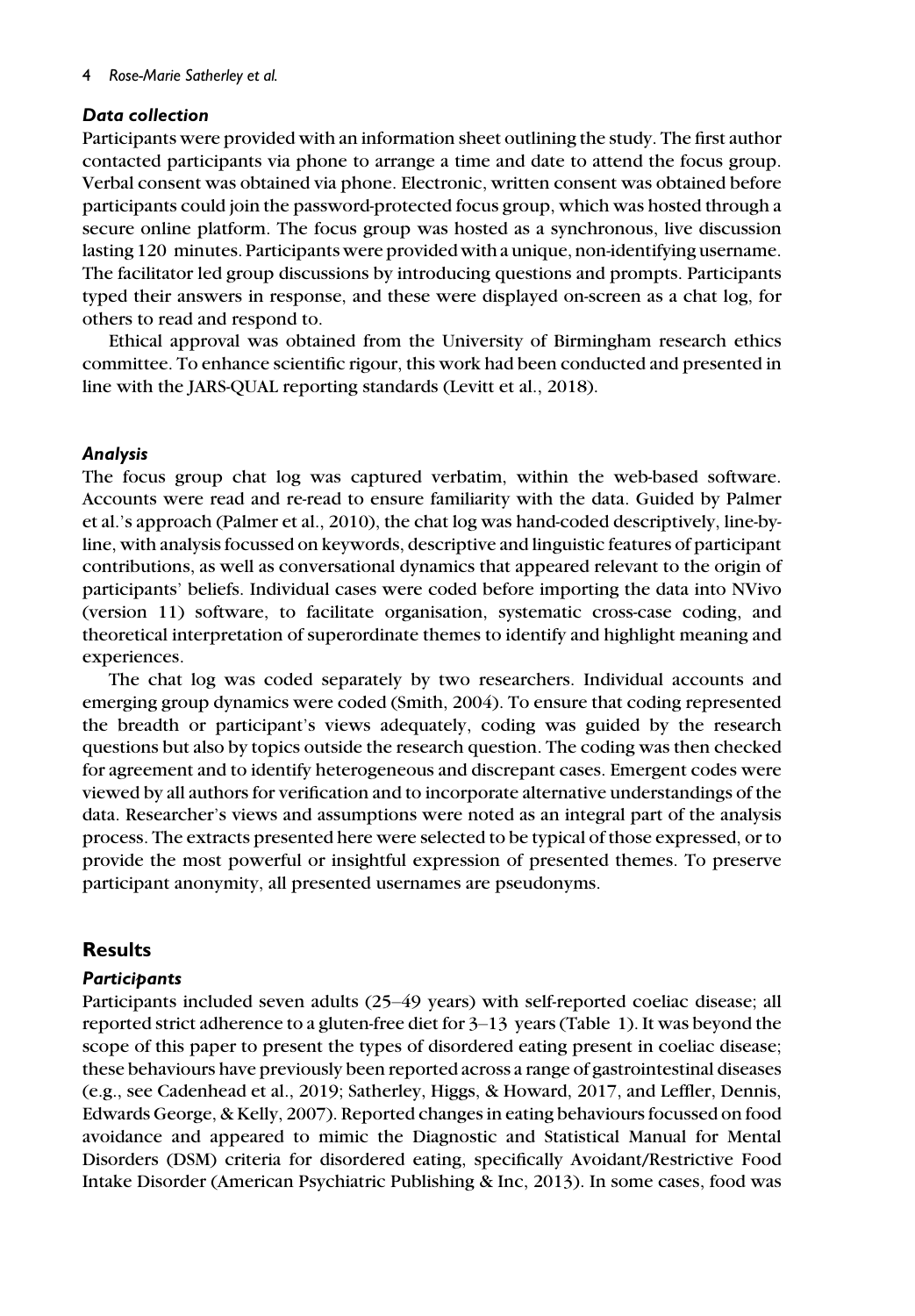| Table 1. Overview of Participants |        |                       |                                                                                                                                                                                                                                                                                                           |                                         |
|-----------------------------------|--------|-----------------------|-----------------------------------------------------------------------------------------------------------------------------------------------------------------------------------------------------------------------------------------------------------------------------------------------------------|-----------------------------------------|
| Jsername<br>Participant           |        | Gender (years)<br>Age | Diagnosis History                                                                                                                                                                                                                                                                                         | Years with Coeliac<br>Disease Diagnosis |
| Michael                           | Male   |                       | Years with stomach pains' and mouth ulcers prior to diagnosis. Michael thought he had cancer and was 12<br>subsequently was diagnosed with irritable bowel syndrome and B12 deficiency prior to coeliac disease.                                                                                          |                                         |
| Hannah                            | Female | 34                    | Fobbed off with I(rritable) B(owel) S(yndrome)' diagnosis for 'several years'. Repeated visits to the GP and<br>private healthcare. Started a gluten-free diet and felt better, and subsequently sought a biopsy                                                                                          |                                         |
| Debbie                            | Female | ÷                     | bescribed gastrointestinal symptoms to her General Practitioner and was referred to hospital for a<br>confirmed coeliac disease diagnosis.                                                                                                                                                                |                                         |
| Fahdah                            | Female | 29                    | Treated for irritable bowel syndrome 12 years prior to coeliac disease diagnosis, and referred onto the<br>cancer pathway. Experiences ongoing gastrointestinal symptoms. After repeat visits to the GP, Fahdah<br>biopsy confirmed coeliac disease diagnosis.                                            | $\tilde{ }$                             |
| Poppy                             | Female |                       | After debilitating gastrointestinal symptoms and no diagnosis, Poppy cut out wheat and dairy from her<br>diet. 'Several years later', she was referred to hospital for a biopsy confirmed diagnosis of coeliac disease.<br>was referred to the hospital for a biopsy confirmed coeliac disease diagnosis. | 4                                       |
| lade                              | Female | 36                    | severe depression'. She felt dismissed and misunderstood until she was referred on to receive a biopsy<br>oelayed seeking care as she was fearful of needles. Overtime, symptoms escalated, and Jade had 'quite                                                                                           | ᡡ                                       |
| Tiffany                           | Female | 25                    | disease diagnosis, but also received tests for cancer. Referred on to receive a biopsy confirmed coeliac<br>Described debilitating gastrointestinal symptoms for years. Supported by her brother to seek coeliac<br>and coeliac disease diagnosis.<br>disease diagnosis.                                  | 4                                       |
|                                   |        |                       |                                                                                                                                                                                                                                                                                                           |                                         |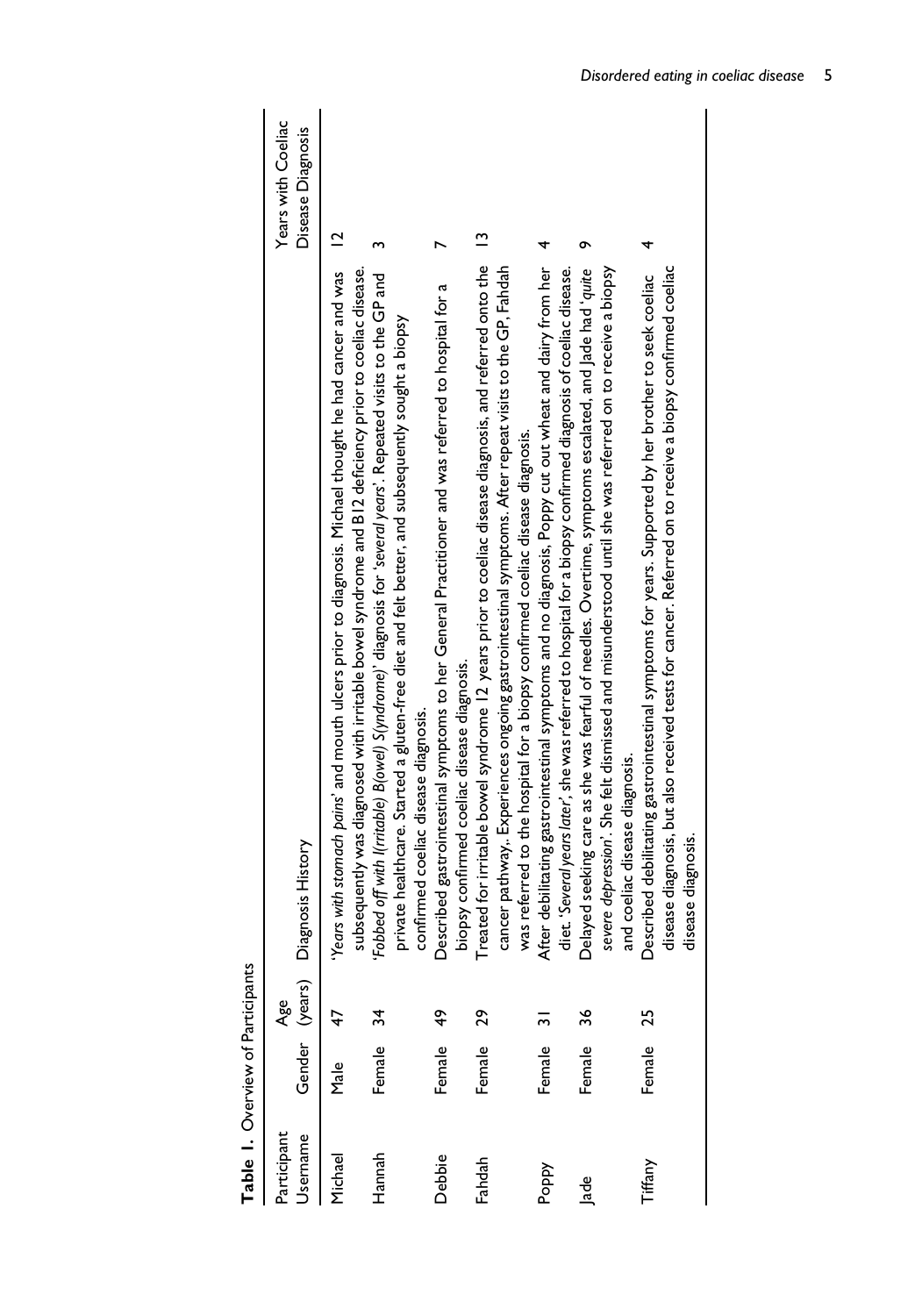avoided for days at a time, particularly when outside the home, as Tiffany explains 'I actually got to the point where I went to work dinners, birthdays, Christmas dinners, and didn't eat anything. And we went on a girl's holiday last year. I didn't eat for days 'cus of all the croissants and pastries they ate in the villa. I was starving!' Participants also reported refusing to eat food prepared by others and refusing to attend environments where food was present (e.g., birthday celebrations).

To establish the context for participant accounts, we present participants' reflections on their experiences around their diagnosis, followed by accounts focussing on how dietary thoughts and behaviours develop and are maintained, and the impact of these on participants. What became obvious was that participants saw the impact of diagnosis and living with coeliac disease as a series of processes that evolve over time, as characterised in their narrative, storied accounts. Our analysis sought to capture these understandings through three overarching themes, each made up of subthemes that reflected the distinctive qualities for each participant (Table 2). Each overarching theme will now be described, illustrated with quotes from the chat log; subthemes, which contribute to these overarching themes, are highlighted in bold throughout the text. Exemplary excerpts and analytical insights for each overarching theme may be found in supplementary files; we highly recommend these files are read in conjunction with the following analysis.

#### Theme 1: Nobody knew what was happening to my body

Participants expressed that they were Afraid of What My Symptoms Might 'Really' Mean for a long time prior to receiving a diagnosis. Receipts of incorrect diagnoses were common, including both Tiffany and Fahdah who were misdiagnosed with lifethreatening diseases (cancer). Accounts were accompanied by feelings of anger and frustration towards health providers. As Jade says, 'no one understood, everyone judged. Even the doctors ... I'd had various tests from the hospital, and nothing came up'. The failure to quickly, and accurately, identify the cause for their symptoms, and in some cases perceived health provider reluctance to engage respectfully with participants' discomfort and ill-health, left most participants feeling unsupported and questioning their experiences. Fahdah summarizes this experience, '*I Wasn't Believed*', and Jade explains, '*I was* beginning to think I was a bit of a hypochondriac really'.

Participants' felt unprepared for effective living post-diagnosis and unsupported by clinicians. Therefore, advice was sought from friends, family, or online forums, with participants Searching for Ways to Avoid 'Getting Glutened'. This is evident in the dialogue of participants, which is stylised and includes new terminology, (e.g., 'CC'd' (cross-contaminated) and 'glutened'), to refer to instances of gluten exposure. All participants appeared to be familiar with these new terms. For example, when the forum discussion turns to kissing Jade says 'Let's get real here--if it involves swapping spit-well, yes, it is a problem. Without getting too "icky"--there is mucosa in your mouth lining and swallowing' and Debbie says 'I did a bit of googling and found out that the stitches [in her plaster cast] contained gluten in them.' These sources of information appeared to result in misinformation about potential sources of gluten cross-contamination.

# Theme 2: I am so Afraid of Being 'Glutened' that it is Central to My Thoughts and Anxieties

As described by authors elsewhere (Rose & Howard, 2014; Taylor, Dickson-Swift, & Anderson, 2013), being diagnosed with coeliac disease changed how participants thought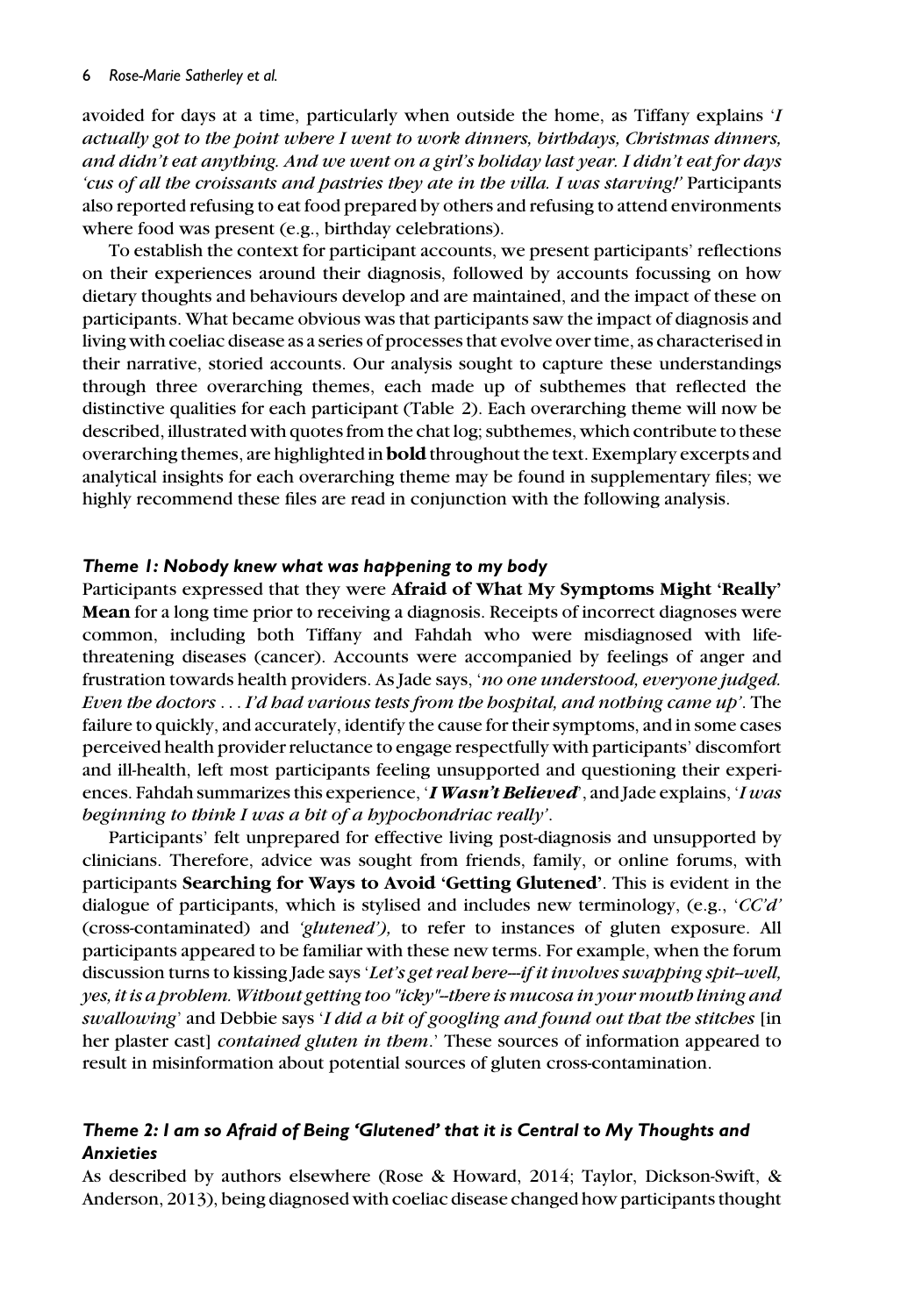| Table 2. Overview of Overarching                                                            |                                                                          | Themes and Subthemes, Each theme is further described within corresponding supplementary files                                                                                                                                                                                                                                                                                         |
|---------------------------------------------------------------------------------------------|--------------------------------------------------------------------------|----------------------------------------------------------------------------------------------------------------------------------------------------------------------------------------------------------------------------------------------------------------------------------------------------------------------------------------------------------------------------------------|
| Overarching Theme                                                                           | Subthemes                                                                | Illustrative Quote                                                                                                                                                                                                                                                                                                                                                                     |
| ku oa 8<br>I: Nobody Knew What was Happenin<br>Body (Table S2)                              | Afraid of what my symptoms<br>might 'really' mean<br>'I Wasn't Believed' | The GP kind of fobbed me off for quite a few years, I wasn't believed, they didn't<br>I was so sick, wondering what was really going on. I was convinced I had cancer. I<br>was scared and saying my last prayers. Michael.<br>believe me. Fahdah                                                                                                                                      |
|                                                                                             | Searching everywhere for<br>ways to avoid 'getting<br>glutened'          | I've also read this on the internet. Anyone else dealing with this? This gets<br>overwhelming, I keep finding out more CC [cross contamination] dangers.<br>Hannah                                                                                                                                                                                                                     |
| 2: I am so Afraid of Being 'Glutened' that it is<br>ω<br>Central to My Thoughts and Anxieti | Feeling 'Traumatised' by this<br>Disease                                 | My body was in so much pain and I was so scared, I don't want to be sick forever<br>more. I have like this PTSD trauma lol [laugh out loud]. Jade                                                                                                                                                                                                                                      |
| Table S3)                                                                                   | Preoccupied with Gluten<br>avoidance                                     | occur. There is a part of me that wonders if I am succumbing to some kind of<br>I see breadcrumbs everywhere! I think of all the ways cross contamination can<br>collective gluten paranoia. Tiffany.                                                                                                                                                                                  |
| 3: I'm Frightened but I can Keep Myself Safe by<br>Being a 'Good' Coeliac (Table S4)        | Managing my Gluten-Free<br>Diet Well                                     | kitchen or very strict separation/limit gluten in your kitchen altogether. We have<br>one counter devoted for the 'wheat eaters' because I can't buy gluten-free bread<br>for all they [my family] know the drill. Butter and jam containers are labelled<br>If you want to know for certain that your food is safe, you need a gluten-free<br>strictly to maintain gluten-free. Poppy |
|                                                                                             | Maintain a Sense of 'Control'                                            | I won't even allow gluten products in my home, nothing not toiletries or washing<br>powder, not glues or paints, not pet foods or litters. I gave up trying control<br>restaurants long ago. Hannah                                                                                                                                                                                    |
|                                                                                             | Fear of Gluten   Can't See                                               | Some things that have caused my gluten rashes include those blood pressure bands<br>at the doctor's, shared pens (like sign-in sheets), suitcases in my cupboard from<br>my 'pre-Gluten-Free' days, or unwashed new clothes, my keys after my son<br>borrows the car. Debbie                                                                                                           |
|                                                                                             | Explanations of Routes to<br>Cross-Contamination                         | problem. Without getting too 'icky'--there is mucosa in your mouth lining and<br>well, let's get real here--if it [kissing] involves swapping spit--well, yes, it is a<br>swallowingetc, etc. Jade                                                                                                                                                                                     |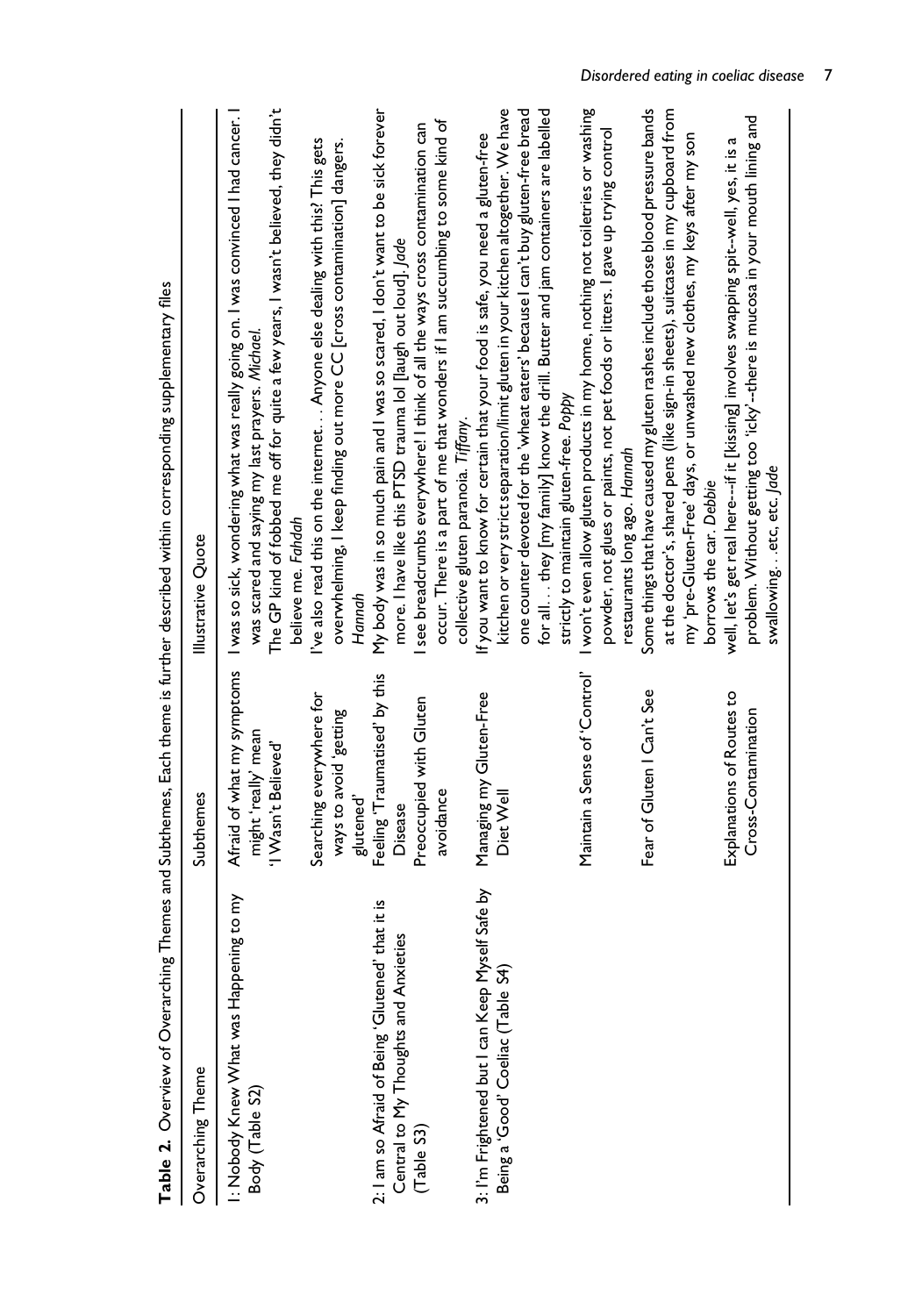and felt. However, our participants go beyond this, reporting Feeling 'Traumatised' by this Disease. Four spoke of persistent and vivid memories, intrusive flashbacks, or recurring dreams associated with gastrointestinal symptoms and gluten exposure. Poppy reports a vivid memory around gluten exposure, comparing the clarity of her memory to 'Princess Diana's death', and remembering details of the clothing she wore at the time of her symptoms. Marked alterations in arousal and reactivity were evident. For example, in Jade's description of a nightmare in which she ate gluten; 'I woke up in a complete panic and was so worked up I couldn't get back to sleep. My heart was racing, I was sweating, I was breathing fast'. In addition, three participants spoke of a sense of dissociation from their bodies, and one spoke of angry outbursts related to gluten exposure (see Table S2).

Central to most accounts is being Preoccupied with Gluten Avoidance, as Tiffany says 'I see breadcrumbs everywhere! I think of all the ways cross contamination can occur'. Collectively, participants felt overwhelmed and distressed at the thought of reexperiencing gastrointestinal symptoms in response to accidental gluten exposure. Fahdah says of a time where she suspected she had unintentionally consumed gluten, 'I remember pacing up and down that carpet, fizzing all over my limbs and in my head, like a tingling'. To avoid gluten-exposure, participants restrict their lifestyle in ways that impact their quality of life and feel a sense of loss related to both the inability to take part in valued activities that were central to their quality of life, and to a loss of parts of their personality that they feel characterised who they were prior to coeliac disease diagnosis. For example, Michael says 'I only really eat at home, away from other food. Gluten free, cooked by me. It has made long shifts or work trips hard. I can now go a few days without if I need to, it's very unfair'.

# Theme 3: I am Frightened but I can Keep Myself Safe by Being a 'Good' Coeliac

All participants described behaviour and views consistent with current medical and dietary guidelines, a subtheme we entitled: Managing My Gluten-Free Diet Well. This included adaptations to diets that reduced the risk of gluten consumption (e.g., asking about food preparation, carrying gluten-free foods, adopting reasonable caution when eating outside the home). This is summarized by Debbie who says, *I stay clear of gluten*, explain, explain, explain to everyone, and always carry snacks with me!' To reduce concerns around gluten contamination, some attempted to Maintain a Sense of 'Control' in environments in which their food was prepared. Control in the home took many forms, sometimes this control appeared helpful, for example, cleaning, using separate utensils for gluten-free and gluten-containing foods, and segregating kitchens into gluten-free and gluten-containing zones. Participants also reported restrictions to the eating, food preparation, and other activities of those with whom they live, for example, by maintaining a gluten-free household (e.g., gluten-free food, toiletries, and furnishings). As Hannah explains 'Only gluten-free soaps and shampoos for me and my children. And even hair dye. It's just not worth the risk'. Outside the home, participants avoided areas where they thought they might be exposed to gluten, including avoiding social events, supermarkets, holidays, and travel. Several reported separating their external environments into 'safe' and '*unsafe*' zones or planning ahead in an attempt to gain control over unfamiliar environments. This can be functional, for example, Debbie says in her account of the controls used to ensure her workplace, a bakery, met her needs: 'I work shorter shifts now so my exposure is reduced. I clean obsessively. I have special soap that removes the gluten, I have my special mask. It's so strict. But if my boss was to ever go, I would be stuck. She lets me control everything, clean it all, have it my way'. Control here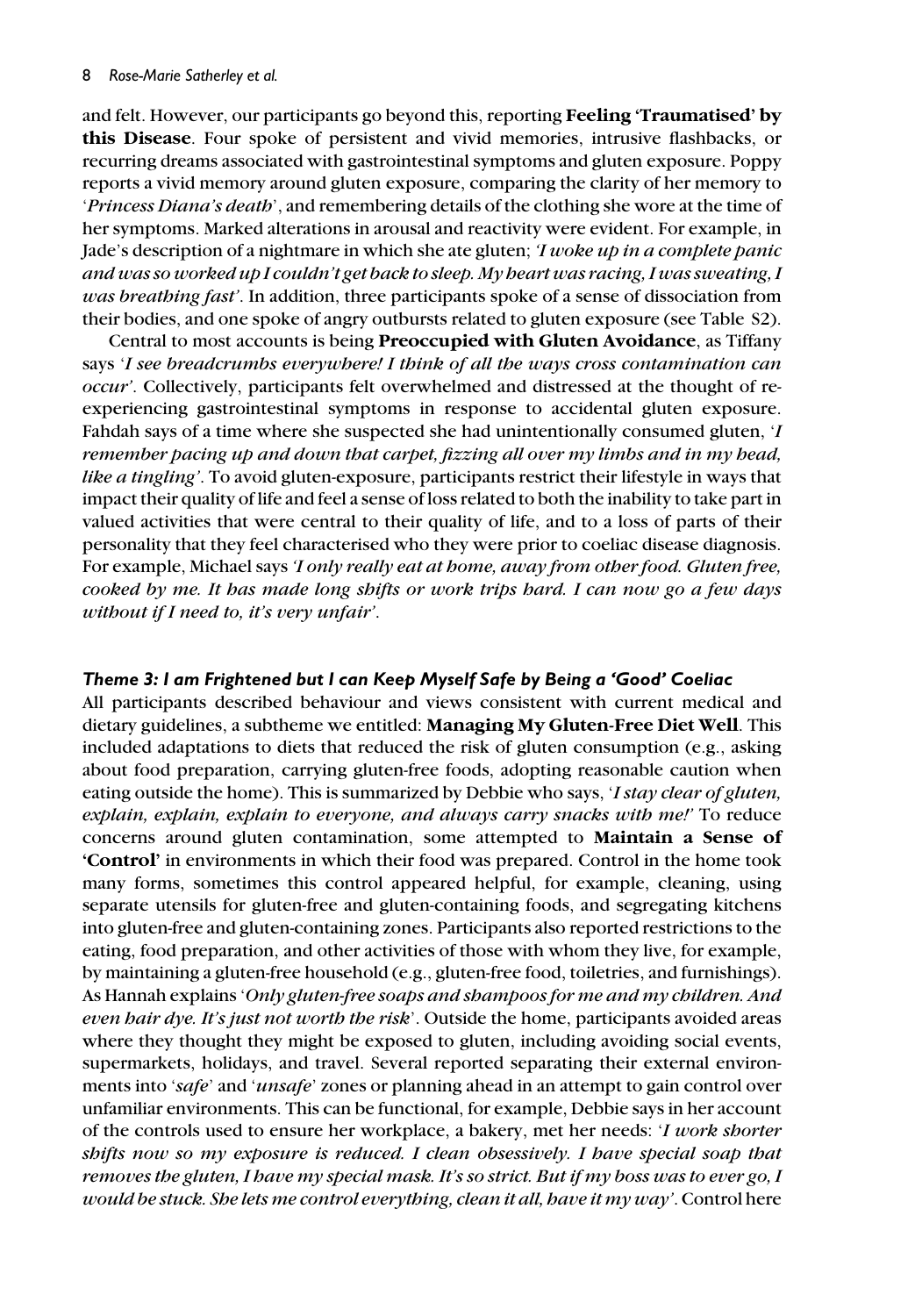can be contrasted with the kind of control-seeking that is represented in the views presented below, which appears to impact quality of life.

A Fear of Gluten I Cannot See, was an experience central across participant accounts. Here, participants demonstrate the consistency with which they held beliefs about potential sources of gluten cross-contamination, which when compared to research and clinical guidelines for gluten-free dietary management, the research team believed were implausible (Hall et al., 2020; Lebwohl et al., 2018). These fears focussed on potential sources of cross-contamination other than ingestion, including airborne and contact contamination with gluten-containing products. This type of thinking was prevalent, with 68 separate references made in the focus group, constituting over 35% of the total content. These beliefs appear to be organised around two focal points. Firstly, anxiety about avoiding contamination and the extrapolation of dietary gluten-avoidance measures to other everyday products. For example, Hannah states: '*I don't think it's just* about prepping food though. I don't know if my soap and hair products have gluten in them'.

Secondly, participants appear to relate to a fear of very tiny particles of gluten, which we have termed 'micro-gluten'. These include references to 'crumbs' or 'specks' of gluten. The fear is that these particles will result in cross-contamination, and thus illness. These contaminants go unseen (i.e., they are in food prepared by others or are transferred from contaminated work areas, eating utensils, or cookware, or are too small to be seen), and can be passed to the person with coeliac disease via implausible pathways, such as respiratory transfer, skin contact or being biologically self-generated by the participant. Tiffany says: 'I read on the internet about this thing called the ketone diet... it can be dangerous for coeliacs because when your body produces ketones, it burns the fat muscles which contain gluten – so can you like internally gluten yourself?'

Participants wished to provide Explanations of Routes to Cross-Contamination to the researcher and other participants. When identifying sources of crosscontamination, Tiffany describes retracing her steps and identifying her make-up as 'the clear culprit' of her symptoms. However, whilst justifying their beliefs the holder sometimes simultaneously appears aware of its implausibility, querying whether they are acting 'paranoid' or 'over the top'. These beliefs, whilst containing some truth, appear both implausible to others and, for some, resistant to challenge. Debbie describes her concerns about experiencing contamination from wallpaper paste, Michael responds 'But the wallpaper paste is glued to the wall? It can't get into the air? So you shouldn't be able to breathe it in? Unless you're eating it?', Debbie resists the challenge to this belief stating 'To me it's not safe. It is gluten'. Participants evidence these beliefs by using their own experience, ill-reasoned science/medicine-based evidence, and other people's opinions. In summary, these beliefs and explanations appear to be distressing, preoccupy the holder, and be held with some certainty, as evidenced by their resistance to challenge by other participants.

### **Discussion**

Whilst previous work (Satherley et al., 2015) has described relationships between gastrointestinal disease and disordered eating, this analysis provides insight into these relationships and gives an account of the lived experience of individuals who reported unhelpful eating and lifestyle behaviours due to following a gluten-free diet. This paper details three novel contributions: it outlines experiences and behaviours that participants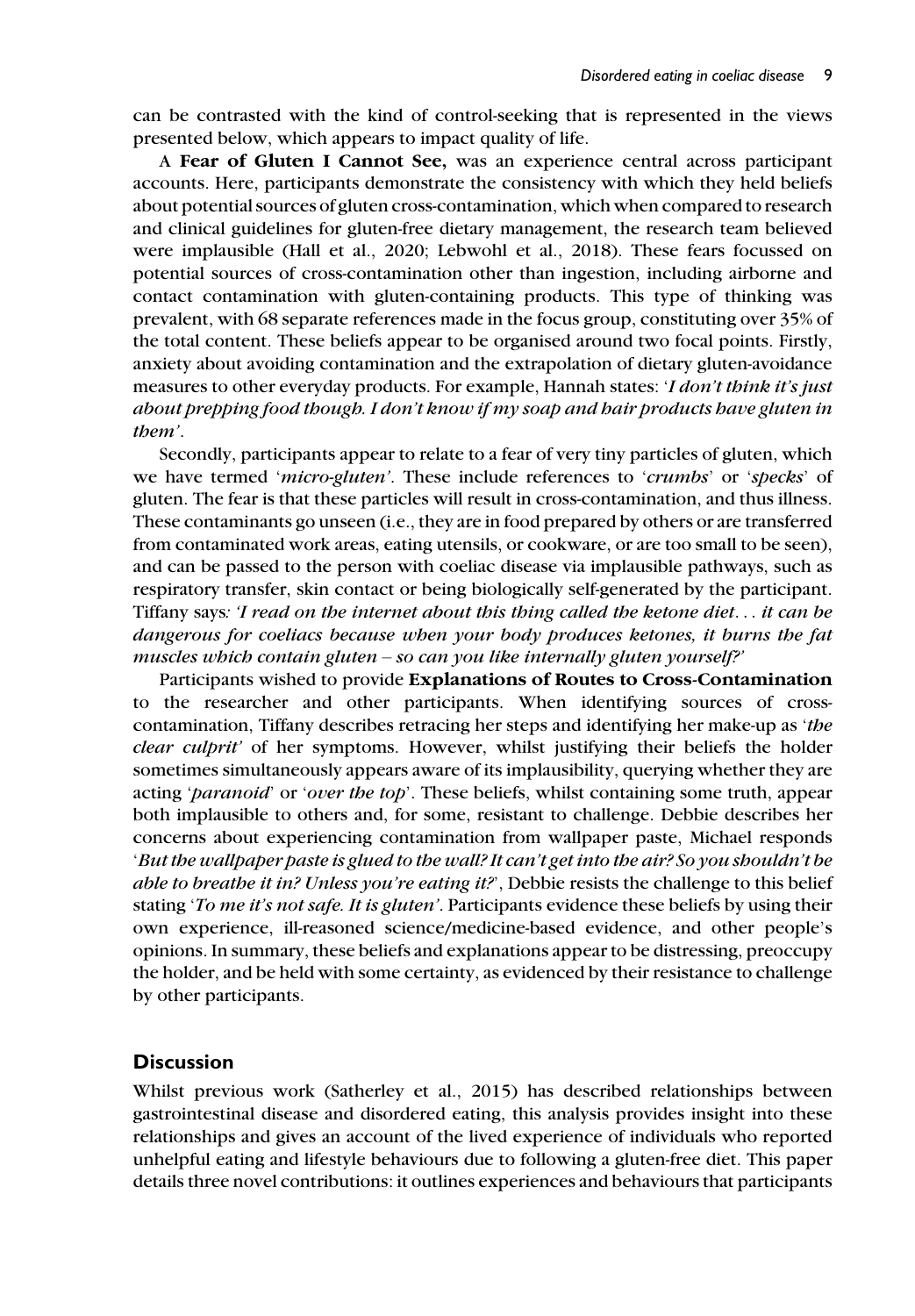feel impair their quality of life, finds that patients well-being could be impaired despite their maintaining what might appear clinically to be 'good adherence' to a gluten-free diet, and describes apparently maladaptive coping strategies due to dietary adjustments.

Established cognitive formulations (Beck, Emery, & Greenberg, 2005) highlight the role of irrational beliefs in many types of disordered behaviour, and recent work demonstrates the role of gastrointestinal-specific beliefs in the development of disordered eating (Murray et al., 2020). Concordant with Satherley et al.'s (2015) model, it was evident in this analysis, that fear of re-experiencing pre- and post-diagnosis symptoms, which were often gastrointestinal, contributes to the development of unhelpful or implausible beliefs around cross-contamination and subsequent anxiety, distress, and eating behaviours that appeared disordered. Extending this model, this analysis indicates that these beliefs, alongside the high levels of reported anxiety, may be similar to other kinds of irrational beliefs formation detailed within cognitive formulations, having qualities of certainty, distress, and preoccupation (Green et al., 2008). According to these formulations, the presence of irrational beliefs biases information processing towards certain types of information that reaffirm beliefs; for our participants, interpretations of their bodily sensations were attributed to sources of potential gluten exposure. Here, it is plausible that the discomfort and fear caused by pre-diagnosis gastrointestinal symptoms, the challenges and time associated with obtaining a conclusive diagnosis, the fear of reexperiencing symptoms, and living with the changes required by a gluten-free diet result in coeliac-specific irrational beliefs for some individuals. However, the core components of these beliefs (i.e., vigilance and preoccupation with gluten) are essential to gluten-free diet management and may function to protect individuals from gluten exposure.

Extending previous work (Satherley et al., 2015) that hypothesized the role for dysfunctional illness beliefs around food, namely the belief that all foods have crosscontamination potential, this analysis uncovers the processes through which these beliefs may develop. Perceiving limited clinical support post-diagnosis, and with limited evidence to understand cross-contamination fears, our participants appeared to elaborate upon the available evidence, using sources such as internet support-groups to obtain information. Without accurate and complete information about gluten crosscontamination, subsequent sense-making may result in erroneous explanations for symptoms. For example, participant explanations for symptoms included gluten exposure from non-food products, supermarkets, and animals. As described by Gunn and Larkin (2020), these explanations for symptoms may function to help individuals make sense of alterations to their body, and these painful and distressing experiences.

The experiences outlined here, that may relate to the onset and maintenance of disordered eating in coeliac disease, have much in common with processes that maintain other kinds of disorder characterised by an erroneous belief system. The Threat Belief Model (Freeman et al., 2004; Freeman, Garety, Kuipers, Fowler, & Bebbington, 2002) suggests that erroneous beliefs arise to make sense of events, and that multiple factors, including affective processes and anomalous experiences contribute to erroneous belief formation. Freeman ( 2007) suggests that anxiety is a key contributory factor, that internal and external events are interpreted in line with the current emotional state, and that erroneous belief formation often occurs during situations of emotional distress. Of key importance to the fit of this model with both the analytic method used here (IPA) and participant's unhelpful beliefs, is the notion that it is the person's search for meaning and selection of an explanation that drives erroneous belief formation. By using IPA, researchers could access the participants' own meaning-making and explanation, thus making it possible to map the analysis to a theorised pathway by which these might lead to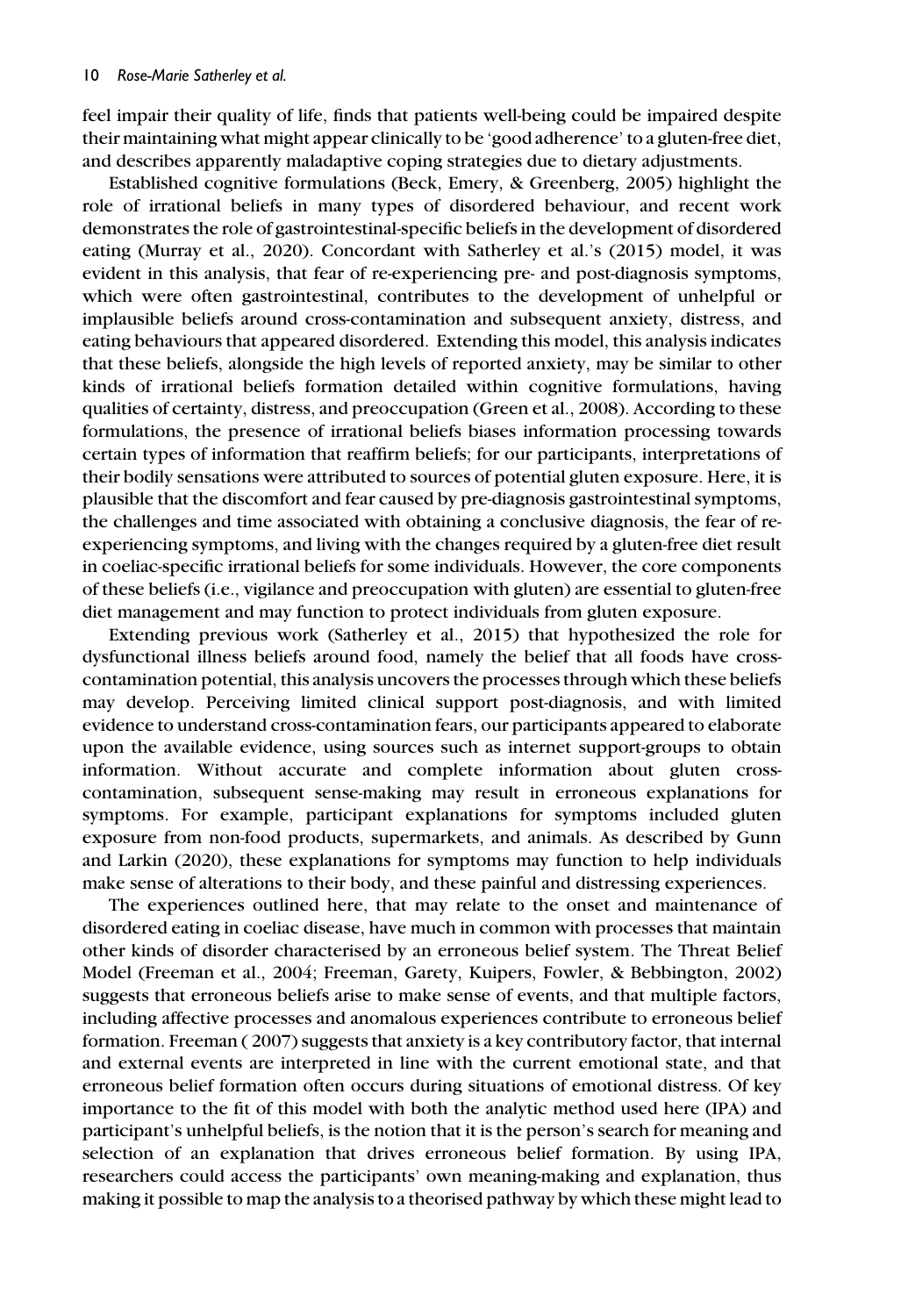erroneous belief formation that appears to contribute to distress and unhelpful eating behaviour.

Furthermore, Freeman et al. (2002), Freeman et al. (2004), and Freeman (2007) suggest that heightened anxiety plays a role in catastrophising, a cognition which has been suggested to contribute to disordered eating in children with gastro-intestinal disease (Newton, Schosheim, Patel, Chitkara, & van Tilburg, 2019). Freeman et al., further suggest that safety behaviours and continued levels of heightened anxiety are the principal contributors to erroneous belief maintenance. This analysis suggests that unhelpful eating patterns, or disordered eating, may be related to erroneous reasoning and persistent anxiety. We hypothesize that both the content of beliefs and anxiety processes appear to be involved in maintaining disordered eating.

To manage anxiety related to disease symptoms, our participants adopt eating and lifestyle strategies that may function as safety behaviours (Clark & Steer, 1996; Salkovskis, 1991). Similar behaviours have been identified across gastrointestinal diseases, including limiting activity and social events (Windgassen, Moss-Morris, Goldsmith, & Chalder, 2019). Cognitive models suggest that safety behaviours play a role in the maintenance of anxiety (Clark & Steer, 1996), and delusional belief (Freeman et al., 2007). It is plausible that the behaviours described by the participants in this study, (e.g., repeated hand cleaning, avoidance of social events involving food), which are perceived by participants as affording protection from gluten exposure, serve as safety behaviours that escalate anxiety and thus maintain implausible beliefs, distress, and eating behaviours that appear disordered. Four types of safety behaviour emerged from our analysis: *avoidance* (e.g., not attending family events, only eating food they have made); *hypervigilant focus*, (e.g., mental rehearsal to avoid sources of contamination); *ritual actions*, (e.g., zoning food preparation areas, checking non-food items for gluten contamination); and  $help$ , (e.g., seeking information and support from online forums, and clinicians). For our participants, these behaviours typically increased after instances of gluten exposure.

In Figure 1, we depict a framework adapted from Freeman (2007), that maps the themes contained in the present participants' accounts onto this framework. This framework conceptualises unhelpful beliefs around gluten as threat beliefs. As in Freeman's model (2007), we propose that threat beliefs are maintained by: (1) reinforcement, for example, safety behaviours (e.g., managing diet well), which give temporary relief from the perceived gluten-related threats; (2) obtaining confirmatory evidence (e.g., searching peer support groups for ways to avoid 'getting glutened'); and (3) discarding disconfirmatory evidence (e.g., in the group dynamic when 'challenges' to belief rationality by other group members were resisted). In line with Freeman's conceptualization (Freeman, 2007), we also suggest that participants demonstrate further appraisal of these beliefs, (e.g., awareness, preoccupation, and justification/reasoning), and increased anxiety around 'getting glutened' with threat beliefs as the focus. Both of which we suggest lead to further distress, (e.g., feeling traumatised by this disease, and disordered behaviour, here what may be considered, disordered eating.

#### Strengths and limitations

The core of this analysis focuses on unhelpful or implausible beliefs around gluten exposure. There are challenges in interpreting and classifying these beliefs as implausible; whilst no member checks were made when attributing irrationality to some of the ideas presented by participants, it is clear from the accounts that many participants believed themselves, and each other, to have ideas about gluten that were erroneous. However,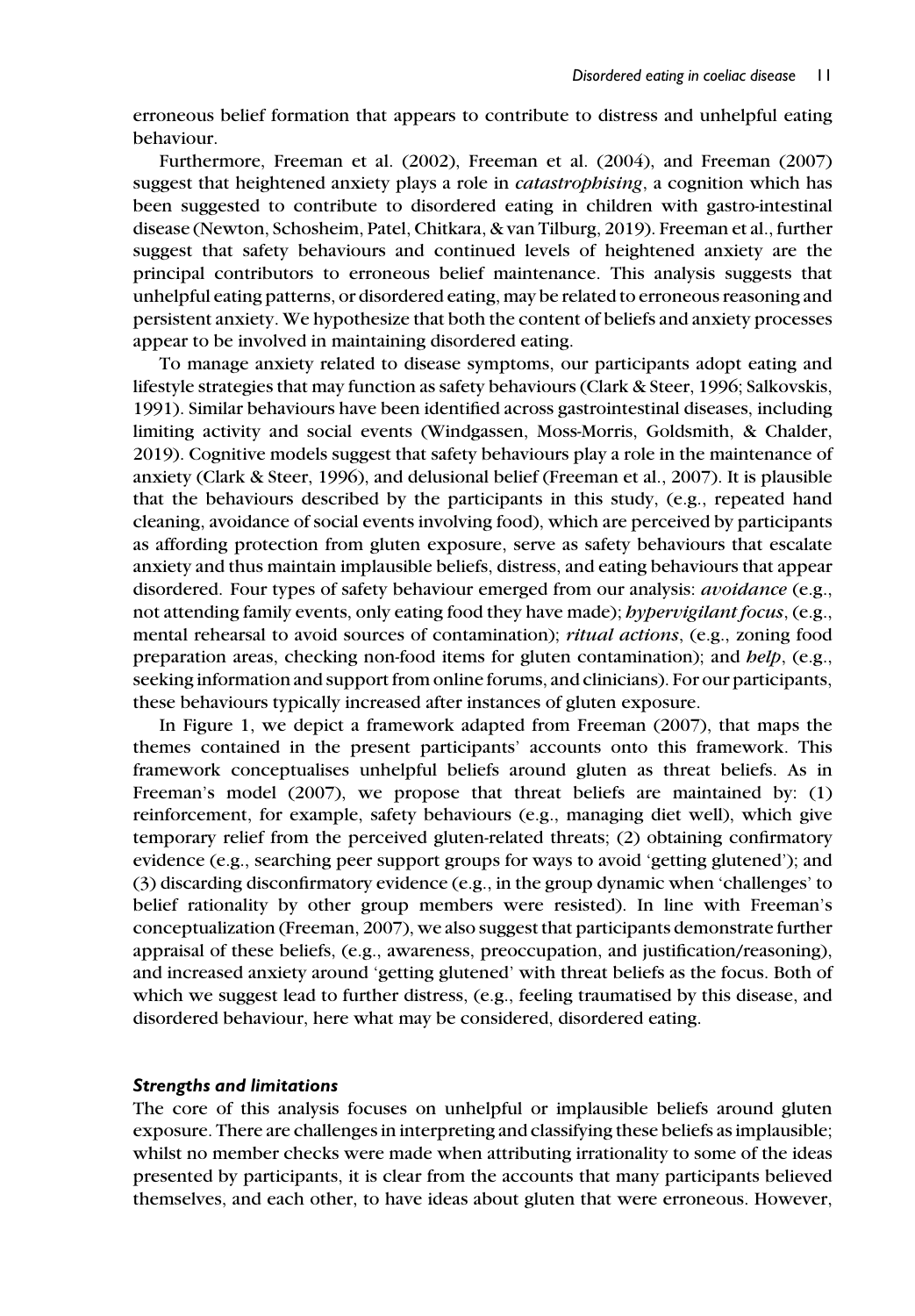

Figure 1. Development and Maintenance of Gluten-Related Distress and Unhelpful Eating and Lifestyle Patterns. This framework is adapted from Freeman et al.'s cognitive model of belief maintenance (Freeman, 2007). The themes resulting from the present analysis are mapped onto this model, to provide a framework for the development and maintenance of gluten-related distress and unhelpful eating and lifestyle patterns in coeliac disease. Underlined text represents overarching themes from the analysis, and italicised text represents sub themes.

consistent with the IPA approach, we do not rule out the possibility of alternative interpretations. Accordingly, the conclusions drawn are deliberately cautious and these types of belief warrant further exploration.

Participants were not diagnosed with disordered eating but were recruited because they had elevated scores on the FNS, indicating a fear of trying new foods, a key feature of Avoidant Restrictive Food Intake Disorder (American Psychiatric Publishing & Inc, 2013). Additionally, all participants reported eating behaviours that mirror DSM criteria for disordered eating, including behaviours to restrict and/or control food intake, which appeared to impair quality of life (American Psychiatric Publishing & Inc, 2013). Furthermore, the experience of this participant group represents only the experiences of a sub-group of individuals with coeliac disease, who report impairments in quality of life and well-being due to coeliac disease diagnosis and the need to follow a strict, gluten-free diet.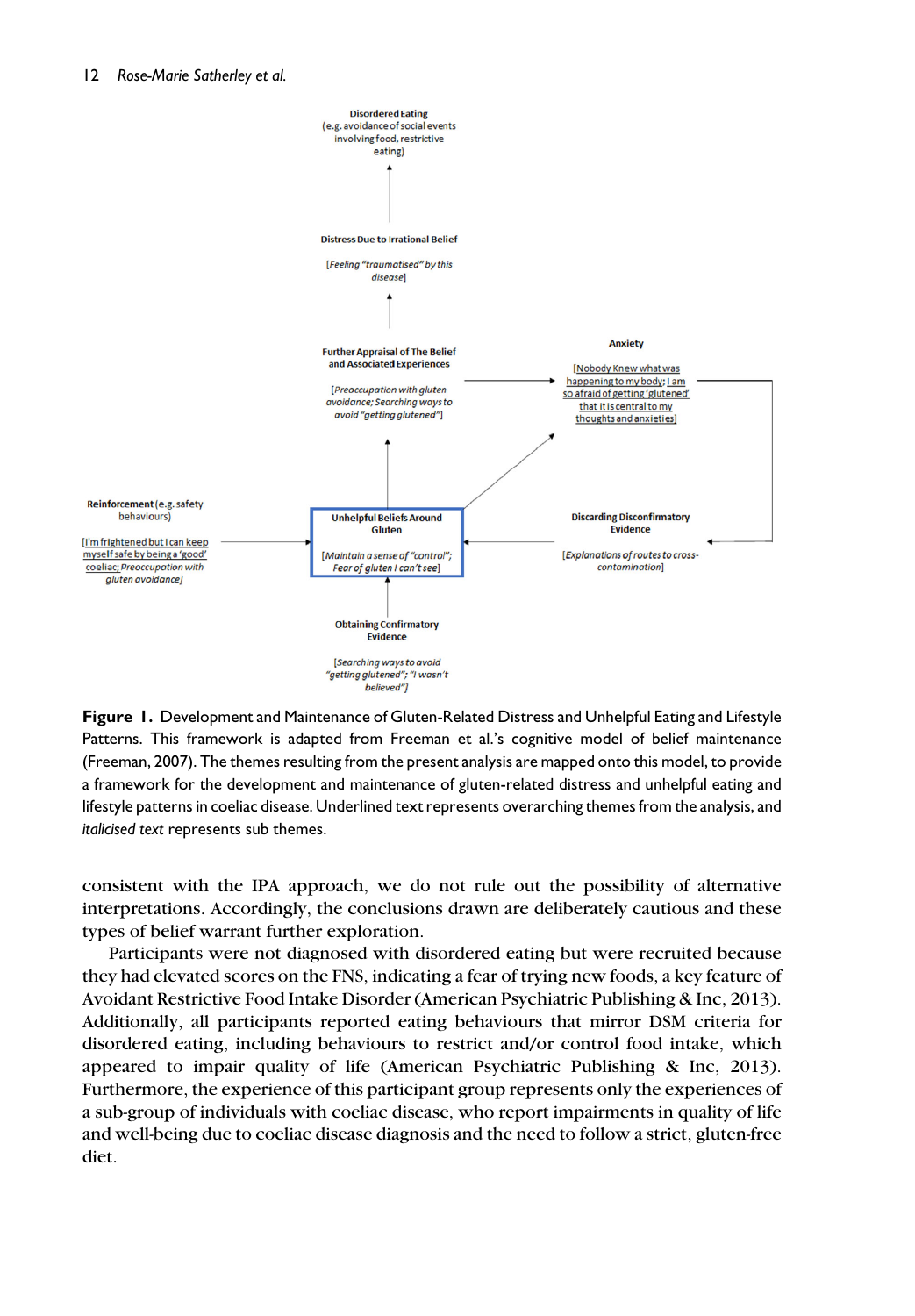#### Clinical and research implications

This analysis highlights several potential intervention points to support quality of life and well-being in coeliac disease, whilst maintaining a strict gluten-free diet. There is a growing body of research that indicates that airborne or contact gluten contamination is unlikely (Hall et al., 2020), clear and unified guidance on management of gluten-contact whilst following a gluten-free diet has not been addressed. In line with Stahl et al., (Stahl, Mehta, Liu, & Shull, 2020), this work supports the need for evidence-based guidelines for the gluten-free diet, including rigorous assessment of gluten exposure from food and nonfood products.

Participants' experiences of diagnostic error and delay contributed to heightened anxiety, the subsequent development of unhelpful dietary beliefs, and changes to dietary and lifestyle behaviours. Whilst not a formal diagnosis, several participants report experiences that appear consistent with a clinical or subclinical diagnosis of posttraumatic stress disorder (PTSD; American Psychiatric Publishing & Inc, 2013). As has long been supported, our research reinforces the importance of the early identification and diagnosis of coeliac disease, and the provision of post-diagnosis education.

These participants' experiences suggest that contact with health providers is an important factor in gluten-related distress, and a focus of unhelpful beliefs that impact quality of life. Clinical support post-diagnosis is essential in helping individuals develop confident management of the gluten-free diet (Ludvigsson et al., 2014). Whilst evidencebased interventions to address unhelpful beliefs and eating patterns in coeliac disease have not yet been developed, this formative evidence, alongside the increasing work addressing psychological interventions in other gastrointestinal diseases (Kinsiinger, 2017) suggests a number of ways that healthcare providers might further support those with coeliac disease. Firstly, clinicians should not assume that patients who appear to have good gluten-free dietary management do not have reduced well-being. Secondly, upon diagnosis, sources of accurate information and support, especially around crosscontamination should be emphasized. Psychoeducation could focus on education around the gluten-free diet, the psychological impact of coeliac disease, dispelling myths around cross-contamination, and identifying reliable sources of support. Thirdly, referral to psychological support is critical for identifying, assessing, and addressing impaired wellbeing and unhelpful thoughts and behaviours around food within this population. Given the success of psychological intervention in other gastrointestinal diseases, we tentatively suggest that intervention may include cognitive restructuring to address symptom-related anxiety and hypervigilance, problem- solving skills, and exposure techniques to address safety behaviours that serve to reinforce unhelpful beliefs (Kinsiinger, 2017).

This work has wider research implications and offers the opportunity to advance our understanding of disordered eating. Firstly, additional research should establish if airborne and contact are indeed sources of gluten contamination, and if so, what levels of gluten are potentially harmful for individuals with coeliac disease. Secondly, coeliac disease may serve as a discrete tracer condition within which a greater understanding of other kinds of disordered eating might develop. To further our understanding, experiences of those with both a confirmed diagnosis of disordered eating and coeliac disease is required. Finally, future research should focus on interrelationships between disordered eating symptoms and anxiety. The onset of coeliac disease may form a specific time-bound set of environmental and biopsychosocial conditions within which disordered eating is established, providing a framework within which to explore theoretical explanations for the development and maintenance of disordered eating, and intersections with gastrointestinal disease.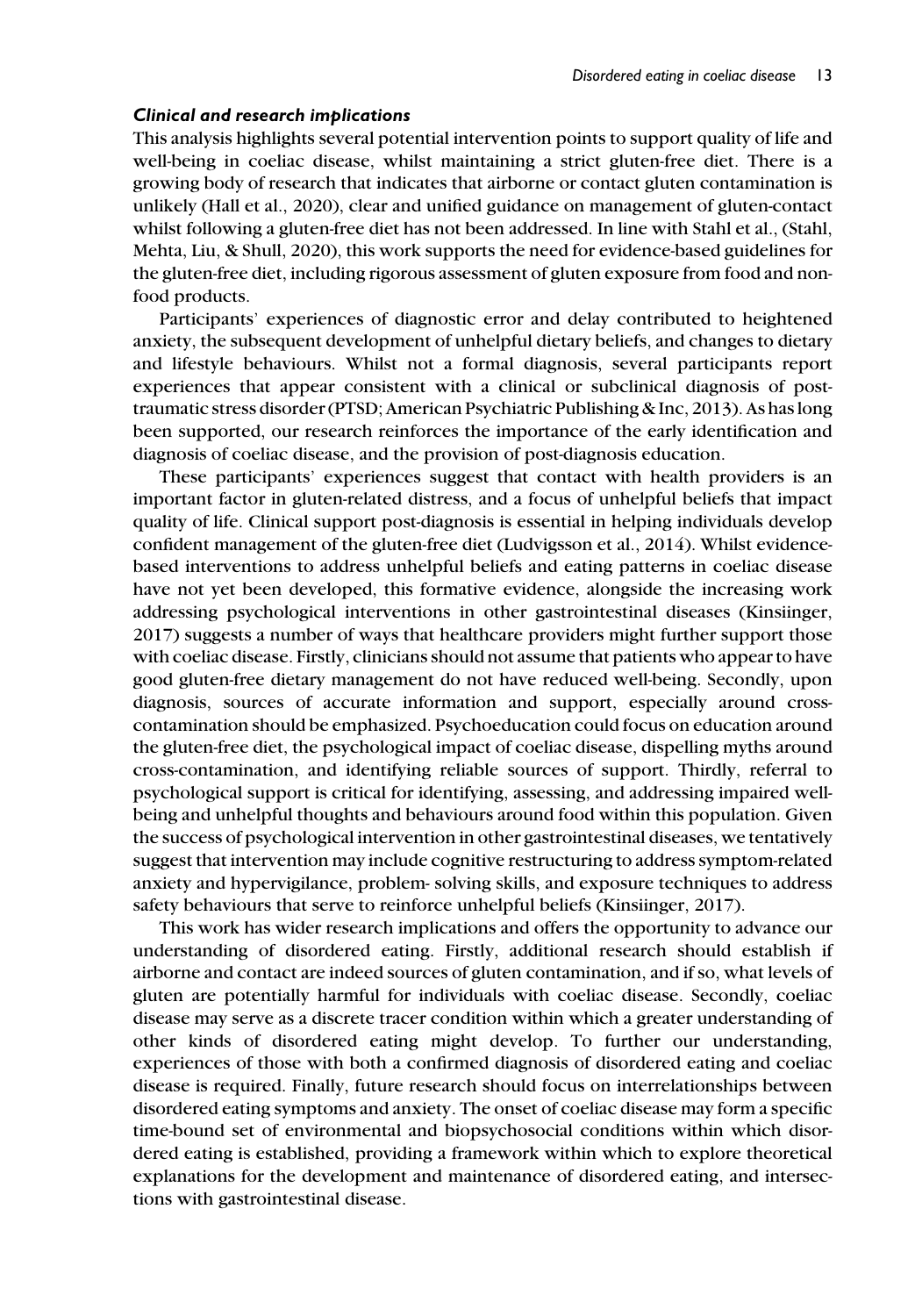#### 14 Rose-Marie Satherley et al.

# Acknowledgements

This research did not receive any specific grant from funding agencies in the public, commercial, or not-for-profit sectors.

# Author contribution

Rose-Marie Satherley: Conceptualisation; Data curation; Formal analysis; Investigation; Methodology; Project administration; Resources; Software; Validation; Visualisation; Writing – original draft; Writing – review & editing. Fiona Lerigo: Data curation; Formal analysis; Software; Validation; Visualisation; Writing – original draft; Writing – review & editing. Suzanne Higgs: Conceptualisation; Methodology; Supervision; Validation; Writing – review & editing. Ruth Howard: Methodology; Supervision; Validation; Writing – review & editing.

# Conflict of interest

All authors declare no conflict of interest.

# Ethical approval

Ethical approval was obtained from the University of Birmingham Science, Technology Engineering and Mathematics Ethical Review Committee (Application Number: ERN\_15- 0370A).

# Data availability statement

The qualitative datasets analysed during this study are not publicly available due to ethical guidance around participant anonymity. Anonymized transcripts are available from the corresponding author on reasonable request.

# **References**

- American Psychiatric Publishing, Inc (2013). Diagnostic and statistical manual of mental disorders: DSM-5TM, 5th ed. Arlington, VA: American Psychiatric Publishing, Inc. xliv, 947 p. (Diagnostic and statistical manual of mental disorders: DSM-5TM, 5th ed).
- Beck, A. T., Emery, G., & Greenberg, R. L. (2005). Anxiety disorders and phobias: A cognitive perspective (345 pp). New York: Basic Books.
- Cadenhead, J. W., Wolf, R. L., Lebwohl, B., Lee, A. R., Zybert, P., Reilly, N. R. .... Green, P. H. R. (2019). Diminished quality of life among adolescents with coeliac disease using maladaptive eating behaviours to manage a gluten-free diet: a cross-sectional, mixed-methods study. Journal of Human Nutrition and Dietetics, 32, 311–320.<https://doi.org/10.1111/jhn.12638>
- Clappison, E., Hadjivassiliou, M., & Zis, P. (2020). Psychiatric manifestations of coeliac disease, a systematic review and meta-analysis. Nutrients, 12(1), 142.
- Clark, D. A., & Steer, R. A. (1996). Empirical status of the cognitive model of anxiety and depression. In P. M. Salkovskis (Ed.), Frontiers of cognitive therapy (pp. 75–96). New York, NY: The Guilford Press.
- Cohen, I., Day, A. S., & Shaoul, R. (2019). Gluten in celiac disease—more or less?. Rambam Maimonides Medical Journal, 10(1), e0007.<https://doi.org/10.5041/rmmj.10360>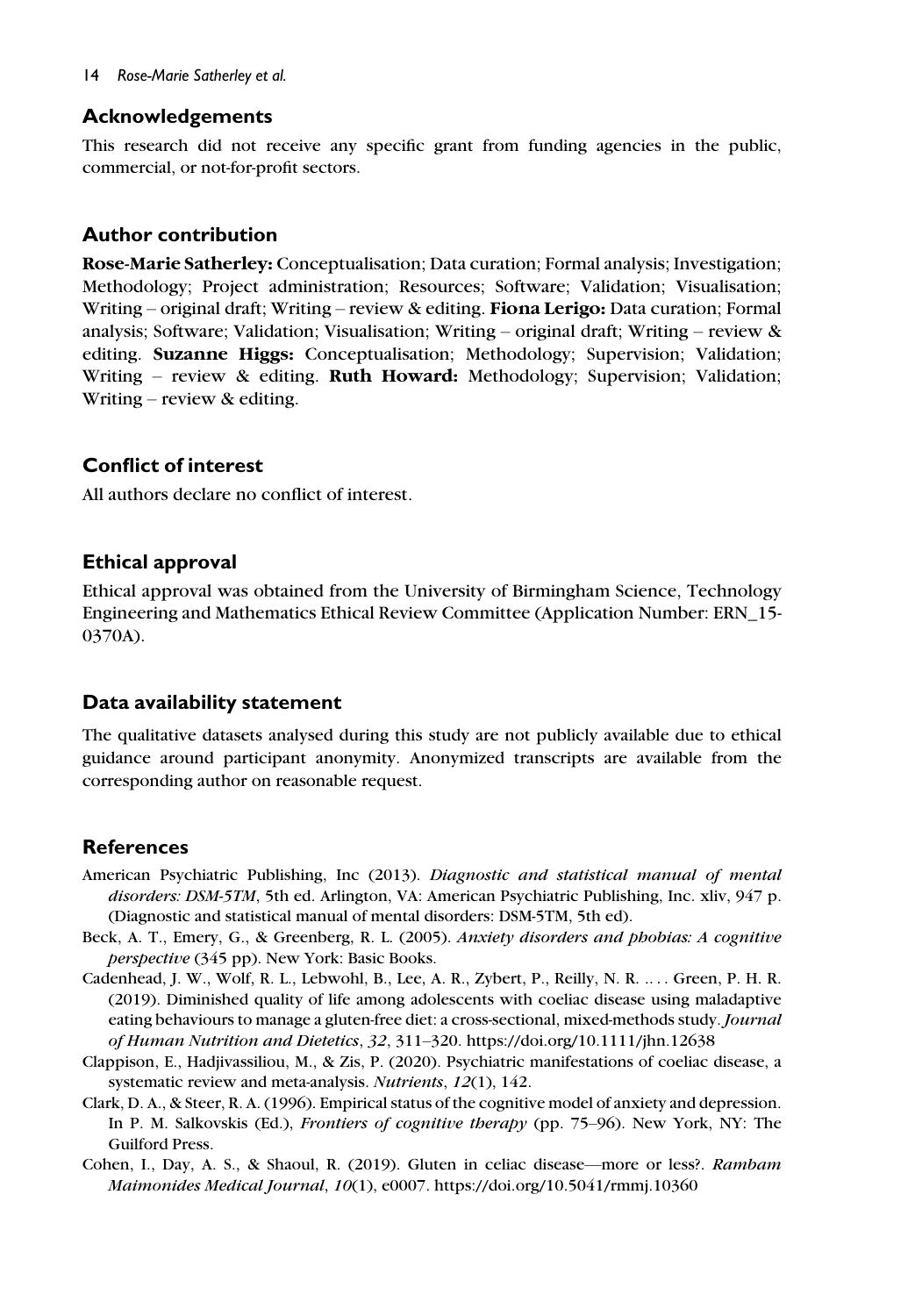- Freeman, D. (2007). Suspicious minds: The psychology of persecutory delusions. Clinical Psychology Review, 27, 425–457.<https://doi.org/10.1016/j.cpr.2006.10.004>
- Freeman, D., Garety, P. A., Fowler, D., Kuipers, E., Bebbington, P. P., & Dunn, G. (2004). Why do people with delusions fail to choose more realistic explanations for their experiences? An empirical investigation. Journal of Consulting and Clinical Psychology, 72, 671–680. [https://](https://doi.org/10.1037/0022-006X.72.4.671) [doi.org/10.1037/0022-006X.72.4.671](https://doi.org/10.1037/0022-006X.72.4.671)
- Freeman, D., Garety, P. A., Kuipers, E., Fowler, D., & Bebbington, P. E. (2002). A cognitive model of persecutory delusions. British Journal of Clinical Psychology, 41, 331–347. [https://doi.org/10.](https://doi.org/10.1348/014466502760387461) [1348/014466502760387461](https://doi.org/10.1348/014466502760387461)
- Freeman, D., Garety, P. A., Kuipers, E., Fowler, D., Bebbington, P. E., & Dunn, G. (2007). Acting on persecutory delusions: The importance of safety seeking. Behaviour Research and Therapy, 45 (1), 89–99.<https://doi.org/10.1016/j.brat.2006.01.014>
- Green, C. E. L., Freeman, D., Kuipers, E., Bebbington, P., Fowler, D., Dunn, G., & Garety, P. A. (2008). Measuring ideas of persecution and social reference: the Green et al. Paranoid Thought Scales (GPTS). Psychological Medicine, 38(1), 101–111. [https://doi.org/10.1017/](https://doi.org/10.1017/s0033291707001638) [s0033291707001638](https://doi.org/10.1017/s0033291707001638)
- Green, P. H. R., Fleischauer, A. T., Bhagat, G., Goyal, R., Jabri, B., & Neugut, A. I. (2003). Risk of malignancy in patients with celiac disease. The American Journal of Medicine, 115, 191–195.
- Gunn, R., & Larkin, M. (2020). Delusion formation as an inevitable consequence of a radical alteration in lived experience. Psychosis, 12, 151–161. [https://doi.org/10.1080/17522439.](https://doi.org/10.1080/17522439.2019.1690562) [2019.1690562](https://doi.org/10.1080/17522439.2019.1690562)
- Hall, S. W., Shaoul, R., & Day, A. S. (2020). The contribution of non-food-based exposure to gluten on the management of coeliac disease. Gastrointestinal Disorders, 2, 140–143. [https://doi.org/10.](https://doi.org/10.3390/gidisord2020014) [3390/gidisord2020014](https://doi.org/10.3390/gidisord2020014)
- King, J. A., Kaplan, G. G., & Godley, J. (2019). Experiences of coeliac disease in a changing glutenfree landscape. Journal of Human Nutrition and Dietetics, 32(1), 72–79. [https://doi.org/10.](https://doi.org/10.1111/jhn.12597) [1111/jhn.12597](https://doi.org/10.1111/jhn.12597)
- Kinsiinger, S. W. (2017). Cognitive-behavioral therapy for patients with irritable bowel syndrome: current insights. Psychological Research and Behavior Management, 20, 231–237.
- Lebwohl, B., Granath, F., Ekbom, A., Smedby, K. E., Murray, J. A., Neugut, A. I. . Ludvigsson, J. F. (2013). Mucosal Healing and risk for lymphoproliferative malignancy in celiac disease. Annals of Internal Medicine, 159(3), 169.<https://doi.org/10.7326/0003-4819-159-3-201308060-00006>
- Lebwohl, B., Haggård, L., Emilsson, L., Söderling, J., Roelstraete, B., Butwicka, A. et al. (2020). Psychiatric disorders in patients with a diagnosis of celiac disease during childhood From 1973 to 2016. Clinical Gastroenterology and Hepatology, 19(10), 2093–2101.e13. [https://doi.org/10.](https://doi.org/10.1016/j.cgh.2020.08.018) [1016/j.cgh.2020.08.018](https://doi.org/10.1016/j.cgh.2020.08.018)
- Lebwohl, B., Sanders, D., & Green P. H. R. (2018). Coeliac disease. The Lancet, 391(10115), 70–81. [https://doi.org/10.1016/s0140-6736\(17\)31796-8](https://doi.org/10.1016/s0140-6736(17)31796-8)
- Leffler, D. A., Dennis, M., Edwards George, J. B., & Kelly, C. P. (2007). The interaction between eating disorders and celiac disease: An exploration of 10 cases. European Journal of Gastroenterology and Hepatology, 19, 251–255. [https://doi.org/10.1097/MEG.](https://doi.org/10.1097/MEG.0b013e328012db37) [0b013e328012db37](https://doi.org/10.1097/MEG.0b013e328012db37)
- Levitt, H. M., Bamberg, M., Creswell, J. W., Frost, D. M., Josselson, R., & Suarez-Orozco, C. (2018). Journal article reporting standards for qualitative primary, qualitative meta-analytic, and mixed methods research in psychology: The APA Publications and Communications Board task force report. American Psychologist, 73(1), 26–46.
- Liester, M. B., & Liester, M. G. (2018). A Review of psychiatric disorders associated with celiac disease. Dual Diagnosis: Open Access, 3(1).<https://doi.org/10.21767/2472-5048.100035>
- Ludvigsson, J. F., Bai, J. C., Biagi, F., Card, T. R., Ciacci, C., Ciclitira, P. J. et al. (2014). Diagnosis and management of adult coeliac disease: guidelines from the British Society of Gastroenterology. Gut, 63, 1210–1228.<https://doi.org/10.1136/gutjnl-2013-306578>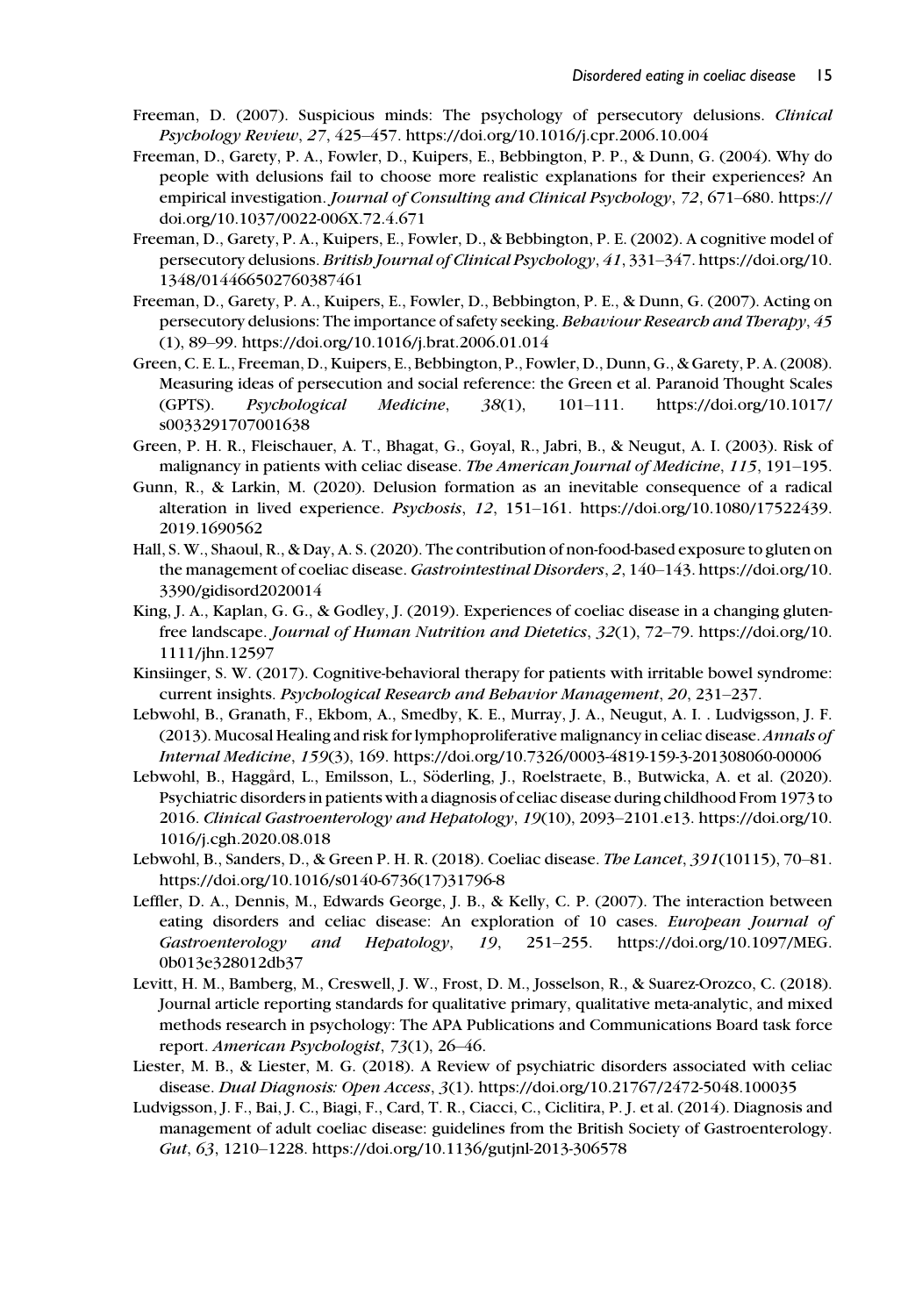- McDonald, B. D., & Kupfer, S. S. (2020). Can we cross off common kitchen practices as causes of gluten cross-contact? Gastroenterology, 158(1), 51–53. [https://doi.org/10.1053/j.gastro.2019.](https://doi.org/10.1053/j.gastro.2019.11.011) [11.011](https://doi.org/10.1053/j.gastro.2019.11.011)
- Meyer, D., Stavropolous, S., Diamond, B., Shane, E., & Green, P. H. R. (2001). Osteoporosis in a North American adult population with celiac disease. The American Journal of Gastroenterology, 96 (1), 112–119.
- Murray, H. B., Flanagan, R., Banashefski, B., Silvernale, C. J., Kuo, B., & Staller, K. (2020). Frequency of eating disorder pathology among patients with chronic constipation and contribution of gastrointestinal-specific anxiety. Clinical Gastroenterology and Hepatology, 18, 2471–2478. <https://doi.org/10.1016/j.cgh.2019.12.030>
- Newton, E., Schosheim, A., Patel, S., Chitkara, D. K., & van Tilburg, M. A. L. (2019). The role of psychological factors in pediatric functional abdominal pain disorders. Neurogastroenterology & Motility, 31, e13538.<https://doi.org/10.1111/nmo.13538>
- Palmer, M., Larkin, M., de Visser, R., & Fadden, G. (2010). Developing an interpretative phenomenological approach to focus group data. Qualitative Research in Psychology, 7(2), 99–121.<https://doi.org/10.1080/14780880802513194>
- Pliner, P., & Hobden, K. (1992). Development of a scale to measure the trait of food neophobia in humans. Appetite, 19, 102–120.
- Randazzo, R., Farmer, K., & Lamb, S. (2015). Queer women's perspectives on sexualization of women in media. *Journal of Bisexuality*, 15(1), 99-129. [https://doi.org/10.1080/15299716.](https://doi.org/10.1080/15299716.2014.986315) [2014.986315](https://doi.org/10.1080/15299716.2014.986315)
- Rose, C., & Howard, R. (2014). Living with coeliac disease: a grounded theory study. Journal of Human Nutrition & Dietetics, 27(1), 30–40.<https://doi.org/10.1111/jhn.12062>
- Salkovskis, P. M. (1991). The Importance of behaviour in the maintenance of anxiety and panic: A cognitive account. Behavioural Psychotherapy, 19(1), 6–19. [https://doi.org/10.1017/](https://doi.org/10.1017/s0141347300011472) [s0141347300011472](https://doi.org/10.1017/s0141347300011472)
- Satherley, R.-M., Higgs, S., & Howard, R. (2017). Disordered eating patterns in coeliac disease: a framework analysis. Journal of Human Nutrition & Dietetics, 30, 724–736. [https://doi.org/10.](https://doi.org/10.1111/jhn.12475) [1111/jhn.12475](https://doi.org/10.1111/jhn.12475)
- Satherley, R., Howard, R., & Higgs, S. (2015). Disordered eating practices in gastrointestinal disorders. Appetite, 84, 240–250.
- Silvester, J. A., Weiten, D., Graff, L. A., Walker, J. R., & Duerksen, D. R. (2016). Living gluten-free: adherence, knowledge, lifestyle adaptations and feelings towards a gluten-free diet. Journal of Human Nutrition and Dietetics, 29, 374–382.<https://doi.org/10.1111/jhn.12316>
- Smith, J. A. (2004). Reflecting on the development of interpretative phenomenological analysis and its contribution to qualitative research in psychology. Qualitative Research in Psychology, 1, 39–54.<https://doi.org/10.1191/1478088704qp004oa>
- Smith, J. A., Flower, P., & Larkin, M. (2009). Interpretative phenomenological analysis: Theory, method and research.. Qualitative Research in Psychology, 6(4), 346–347. [https://doi.org/10.](https://doi.org/10.1080/14780880903340091) [1080/14780880903340091](https://doi.org/10.1080/14780880903340091)
- Stahl, M. G., Mehta, P., Liu, E., & Shull, M. H. (2020). Pushing the gluten-free envelope: First steps towards evidence-based gluten-free diet recommendations. Journal of Pediatric Gastroenterology and Nutrition, 70, 275–276. [https://doi.org/10.1097/MPG.](https://doi.org/10.1097/MPG.0000000000002614) [0000000000002614](https://doi.org/10.1097/MPG.0000000000002614)
- Taylor, E., Dickson-Swift, V., & Anderson, K. (2013). Coeliac disease: the path to diagnosis and the reality of living with the disease.Journal of Human Nutrition & Dietetics, 26, 340–348. [https://](https://doi.org/10.1111/jhn.12009) [doi.org/10.1111/jhn.12009](https://doi.org/10.1111/jhn.12009)
- Tomkins, L., & Eatough, V. (2010). Reflecting on the use of IPA with focus groups: pitfalls and potentials. Qualitative Research in Psychology, 7, 244–262. [https://doi.org/10.1080/](https://doi.org/10.1080/14780880903121491) [14780880903121491](https://doi.org/10.1080/14780880903121491)
- Wilkinson, S. (2003). Focus Groups. In J. A. Smith (Ed.), Qualitative psychology: A Practical guide to research methods (pp. 184–204). London: Sage Publications.